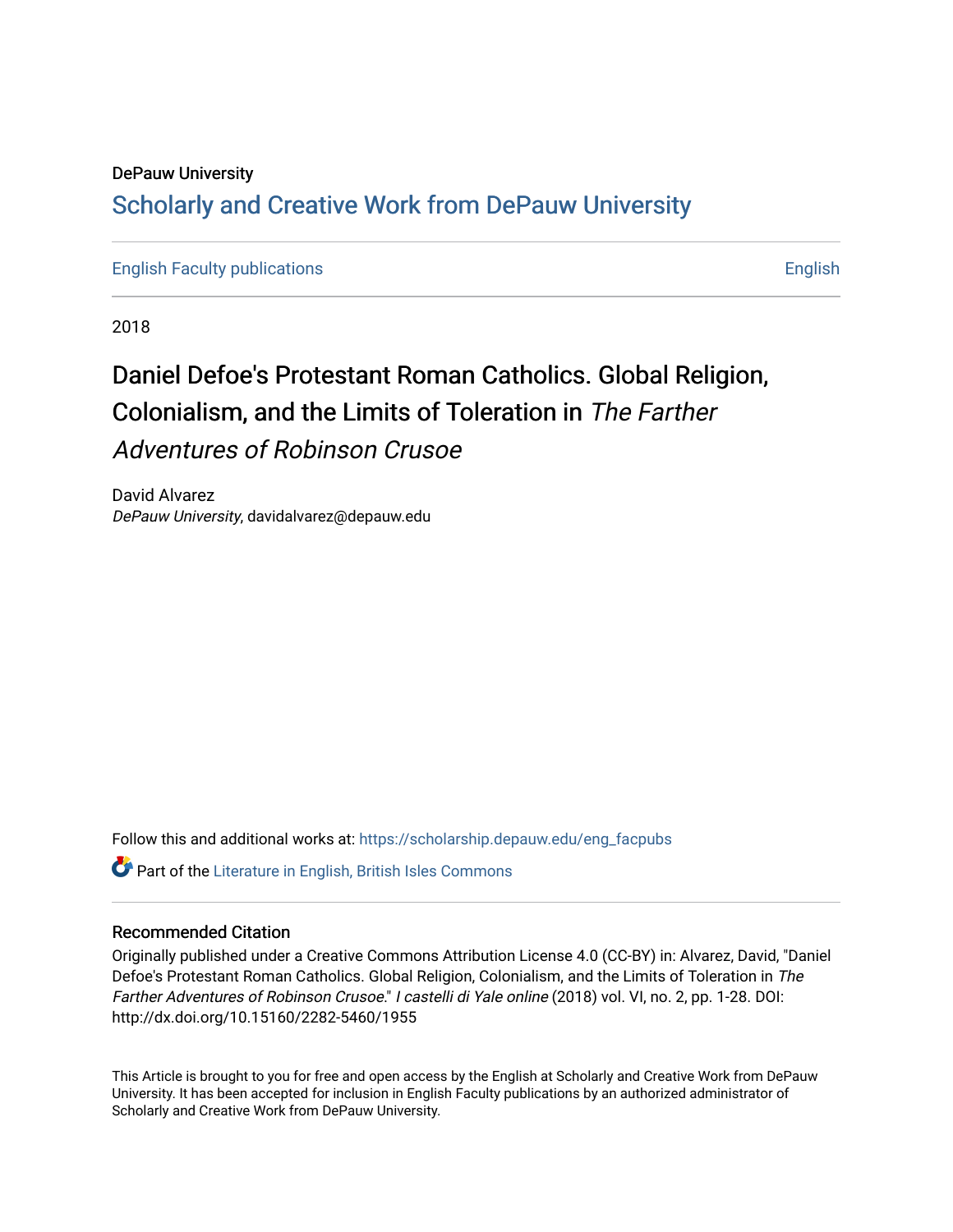SAGGI E STUDI I castelli di Yale online VI, 2018, 2 pp. 1-28 ISSN: 2282-5460

#### DAVID AI VARFZ

### DANIEL DEFOE'S PROTESTANT ROMAN CATHOLICS. GLOBAL RELIGION, COLONIALISM, AND THE LIMITS OF TOLERATION IN *THE FARTHER ADVENTURES OF ROBINSON CRUSOE*

Abstract. In Daniel Defoe's The Farther Adventures of Robinson Crusoe (1719), the Protestant protagonist treats Roman Catholics with a friendly tolerance, which seems at odds with his violence towards idolaters. Placing the novel within the history of secularity reveals that Crusoe can tolerate Roman Catholics because their religion is represented in Protestant terms. In his global travels, an implicit Protestantism shapes his understanding of "religion", which cannot accommodate idolaters. To promote a proper form of religion that he can tolerate, Crusoe turns to violence.

**Keywords.** Religious Toleration, Enlightenment, Globalization, Secularity, Colonialism.

Just how Roman Catholic is Robinson Crusoe? In the first volume of Daniel Defoe's Crusoe trilogy, The Life and Strange Surprizing Ad*ventures of Robinson Crusoe* (1719), the answer to this question would seem to be an unambiguous negative. Alone on his island, Crusoe discovers God in an archetypal Protestant fashion through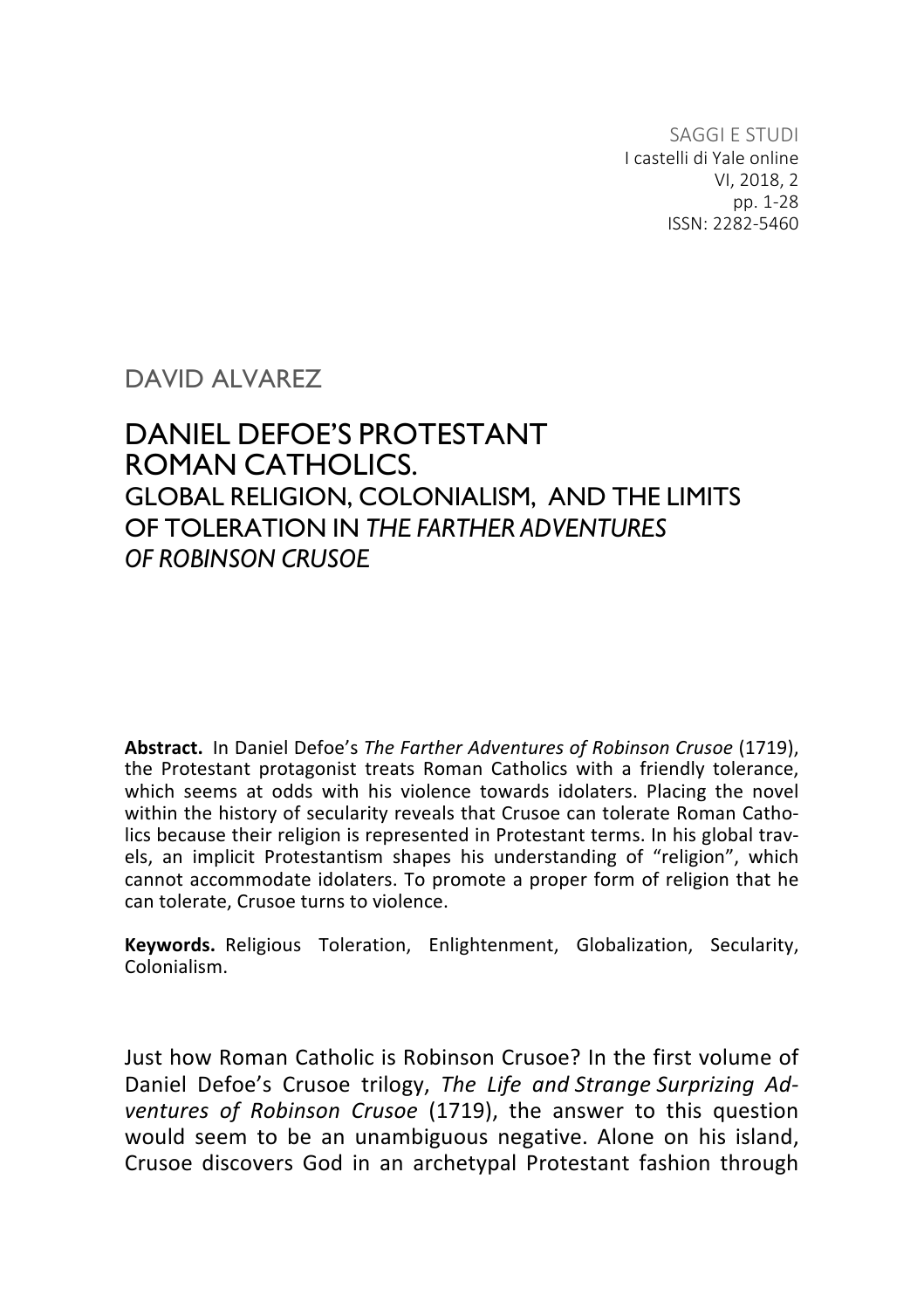the strong promptings of conscience and reading the bible. Some have argued, however, that in Defoe's sequel, *The Farther Adventures of Robinson Crusoe* (1719), the protagonist grows more sympathetic to Roman Catholicism and, as one critic contends, «comes to criticize his own sense of denominational superiority»<sup>1</sup>. Yet although Crusoe embraces religious toleration, he does not loosen his attachment to Protestantism. This attachment is evident in the first volume, in which Crusoe embraces religious toleration as part of his governance: his island nation «had but three Subjects, and they were of three different Religions. My Man *Friday* was a Protestant, his Father was a Pagan and a Cannibal, and the *Spaniard* was a Papist: However, I allow'd Liberty of Conscience throughout my Do-.<br>minions»<sup>2</sup>. This passage from *Robinson Crusoe* is useful for thinking about religious toleration in the *Farther Adventures* because it implicitly frames toleration in Protestant terms. Designating the religion of everyone except himself, Crusoe oddly omits his own religious identity. He is Protestant, and it is from this religious identity that he offers the tolerant norm, «Liberty of conscience». This norm, however, relies on a Protestant definition of religion that, like the narrator, resides in the background. It provides the lens through which religion and religious difference appear and are managed. Because this implicit Protestant norm also enables religious toleration in The Farther Adventures, it seems that despite its more sympathetic treatment of Roman Catholics, the answer to the question, «Just how Roman Catholic is Robinson Crusoe?» remains a firm negative. 

\* I would like to thank Anthony Pollock, Alison Conway, and Angela Flury for 

 $t^1$  J.C. Traver, *Defoe, Unigenitus, and the «Catholic» Crusoe,* «SEL. Studies in English Literature 1500-1900», 3, 2011, pp. 545-563: p. 545; cfr. M.E. NOVAK, *Daniel De*foe. Master of Fictions. His Life and Ideas, New York, Oxford Univ. Pr., 2001: «For the most part, Defoe's anti-Catholic attitudes remained a consistent element in his thinking throughout his life, but during the brief interval during which the Crusoe volumes were written, Defoe seemed to favour even the hated Catholic Church as an antidote to atheism and paganism». In *The Farther Adventures*, Crusoe «is more tolerant and accepting» than in the first volume and is «for the most part a wise and moderate figure» (pp. 561-562); Ingrid CREPPEL, *Toleration and Identity. Foundations in Early Modern Thought*, New York, Routledge, 2003, p. 150, argues similarly that Crusoe's «openness to Catholics as human beings [...] is striking».

D. DEFOE, Robinson Crusoe. An Authoritative Text, Contexts, Criticism, ed. by M. Shinagel (2nd edition), New York, Norton, 1994, p. 89.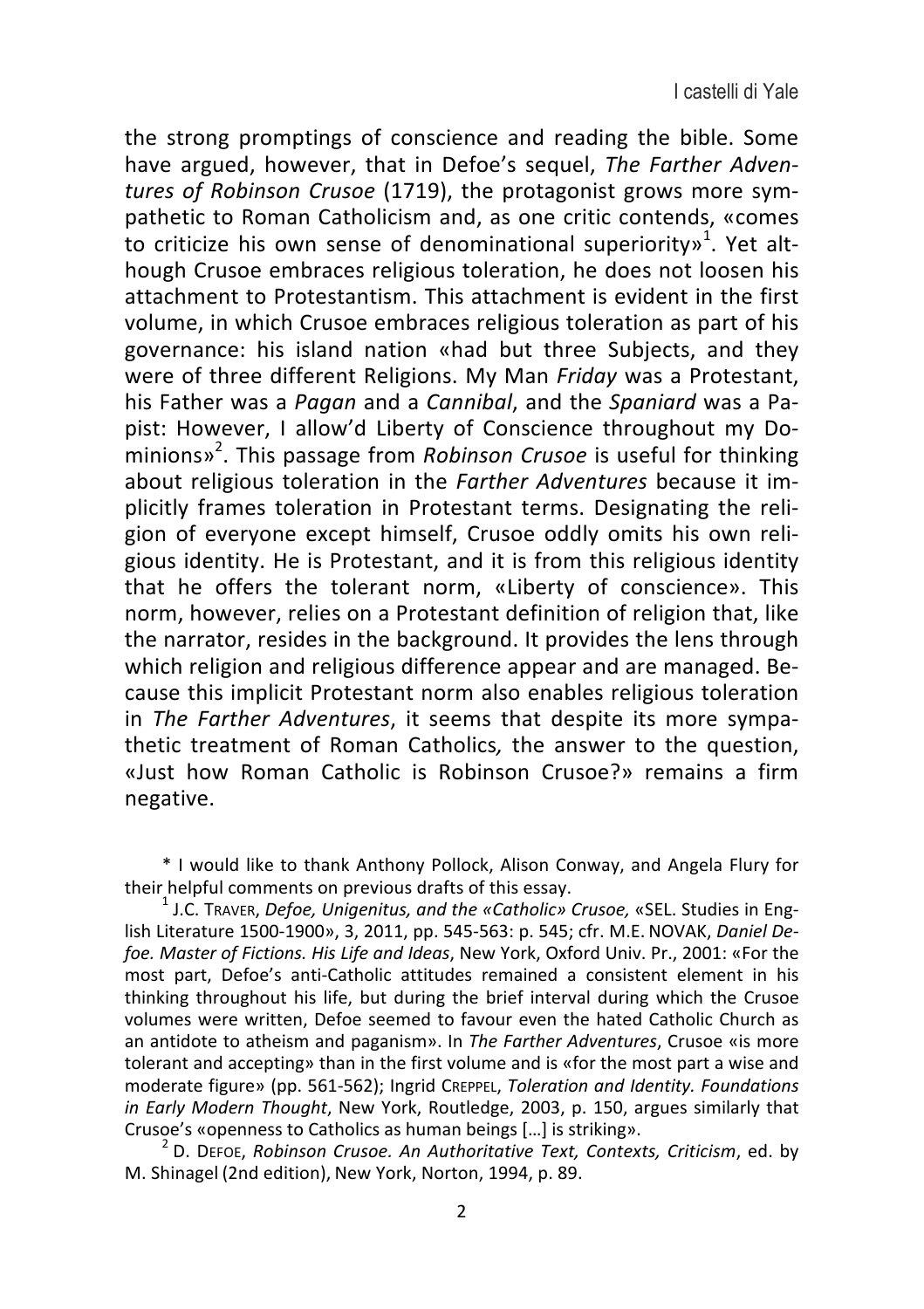#### David Alvarez Daniel Defoe's Protestant Roman Catholics

Yet arguing whether Crusoe is or is not a Roman Catholic  $-$  as scintillatingly provocative as that question might be  $-$  seems less important than understanding how The Farther Adventures relies on and constructs a Protestant understanding of religion as a global concept. This background conception of religion is the condition of possibility both for Defoe's ability to imagine religious toleration and for the justification of religious violence. Such a combination might strike one as unexpected. Today, religious toleration is usually considered a mark of mental progress  $-$  a view shared by and partly owed to Defoe – while religious intolerance is viewed as one of the worst causes of violence. Crusoe's religiously motivated attacks in *The Farther Adventures*, however, follow from the construction of the global category of "religion" along Protestant lines that this novel depends on and contributes to in its effort to promote religious toleration. Moreover, Defoe's text extends this mutually constitutive relationship between a tacit Protestant understanding of religion and universal religious toleration to other forms of global order and domination. As Colin Jager observes, «like secularism, tolerance is about many things other than religion». As a form of governmentality, it involves «the creation of a certain kind of citizensubject, and a particular articulation of justice, peace, and civility»<sup>3</sup>. By imagining the mutual interdependence of global religion with an international order. Defoe connects a generalized Protestantism to colonial secular governance and a providential, emancipatory order of international trade.

The novel's reliance on Protestantism to imagine the practice of religious toleration has recently been analyzed by Andrew Williams, who argues that *The Farther Adventures* makes «the theological concept of charity [...] the key resource in Defoe's representation of

<sup>3</sup> C. JAGER, *Common Quiet: Tolerance Around 1688*, «ELH», 79, 2012, 3, pp. 569-596: p. 590. Cfr. Talal Asad's observation that «in this movement [of religion becoming abstracted and universalized] we have not merely an increase in religious toleration, certainly not merely a new scientific discovery, but the mutation of a concept and a range of social practices which is itself part of a wider change in the modern landscape of power and knowledge» (*Genealogies of Religion. Discipline* and Reasons of Power in Christianity and *Islam*, Baltimore, Johns Hopkins Univ. Pr., 1993, p. 43).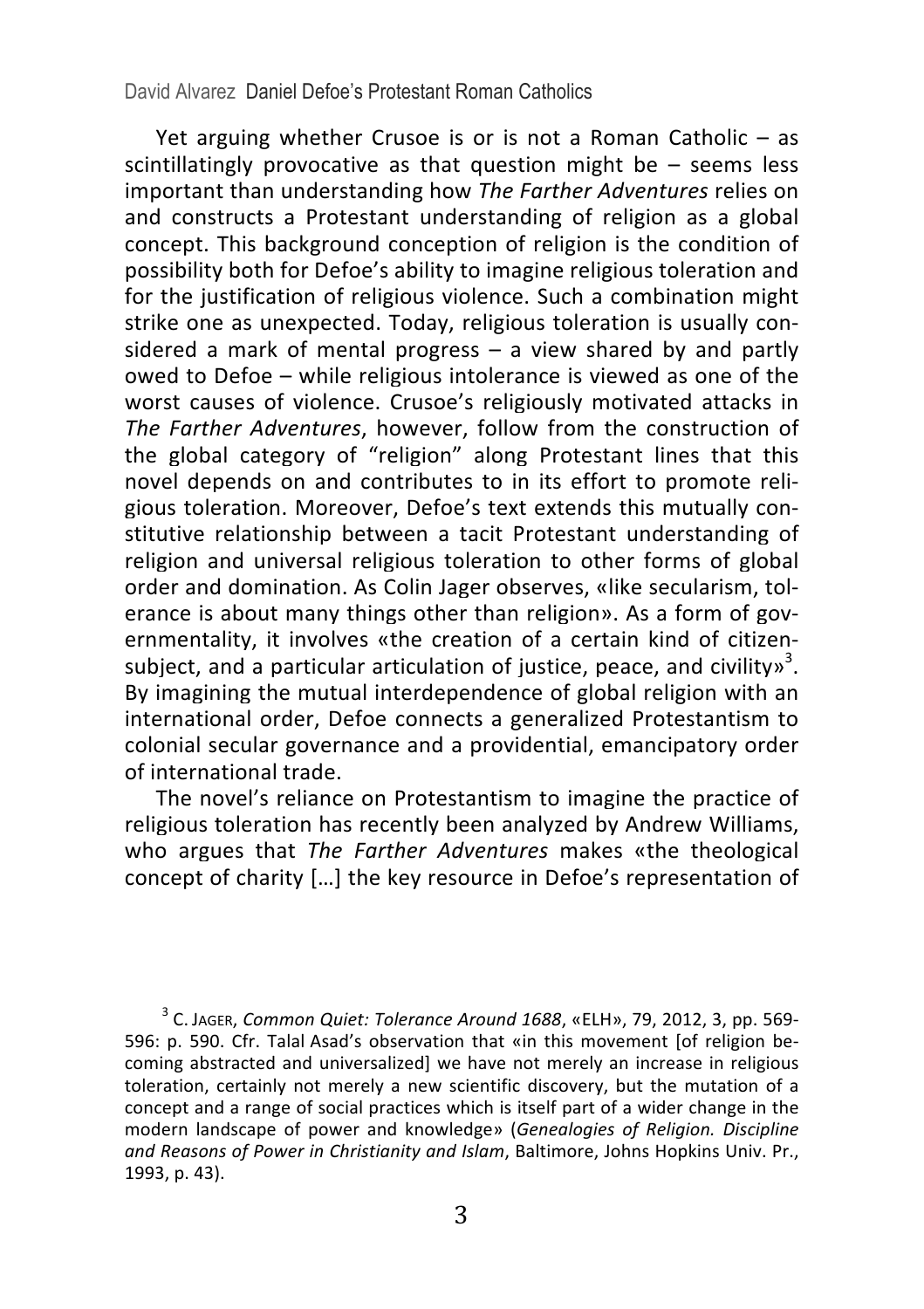tolerance»<sup>4</sup>. By positing this «theological virtue» as the solution to religious sectarianism, the «supposedly neutral formalism on Crusoe's island [...] is characterized by a Protestant hegemony»<sup>5</sup>. I argue similarly that religious toleration relies on an implicit Protestant understanding of religion. Charity, however, has its limits in *The Farther* Adventures. Although Defoe can imagine tolerating Roman Catholics, idolaters are beyond the pale. In their case, Crusoe's charity takes the form of violence. Moreover, the Christian virtue of charity was also invoked to justify theories of religious intolerance: endlessly repeated by Anglican divines to support arguments against religious toleration, Augustine's defense of the imperative, *compelle intrare*, compel them to enter, was rooted in the claim that «coercive discipline is a charity»<sup>6</sup>. Defoe's understanding of charity is clearly different, and his novel participates in redefining the felt meaning of this theological virtue. In *The Farther Adventures*, Defoe's ideal of a «communion of charity and civility» is made possible by the practice of conversation, which structures the form of charity (i.e., engaging in discussions of religious opinions out of a concern for the salvation of others) and identifies its objects (those who understand religion as a set of beliefs that can be freely chosen)<sup>7</sup>. Such charity and the «epistemological humility» towards other religions that, observes Williams, marks its practice, can only find expression if religion is defined within an epistemological framework as essentially a matter of deciding about doctrines<sup>8</sup>. Accordingly, for Defoe, «true religion is naturally communicative», both in the sense that the proper medium for religious conversion is conversation and in the sense that conversation is inspired by a contagious spiritual

<sup>4</sup> A. WILLIAMS, «Differ with Charity»: Religious Tolerance and Secularization in *the Farther Adventures of Robinson Crusoe*, «Religion and Literature», 48, 2016, 1, pp. 27-49.<br><sup>5</sup> Ivi, p. 28.<br><sup>6</sup> M. Golbie, *The Theory of Religious Intolerance in Restoration England*, in *From* 

*Persecution to Toleration: the Glorious Revolution and Religion in England, ed. by* O.P. Grell *et al.*, Oxford, Clarendon Press, 1991, pp. 331-368: p. 337. Cfr. p. 348.<br><sup>7</sup> D. DEFOE, *The Shortest Way to Peace and Union*, in *Political and Economic* 

*Writings of Daniel Defoe, ed. by W.R. Owens, P.N. Furbank, London, Pickering and* Chatto, 2000, vol. 3, pp. 137-158: p. 153. Quoted in WILLIAMS, «Differ with Charity», cit., p. 29.<br><sup>8</sup> WILLIAMS, *«Differ with Charity»*, cit., p. 35.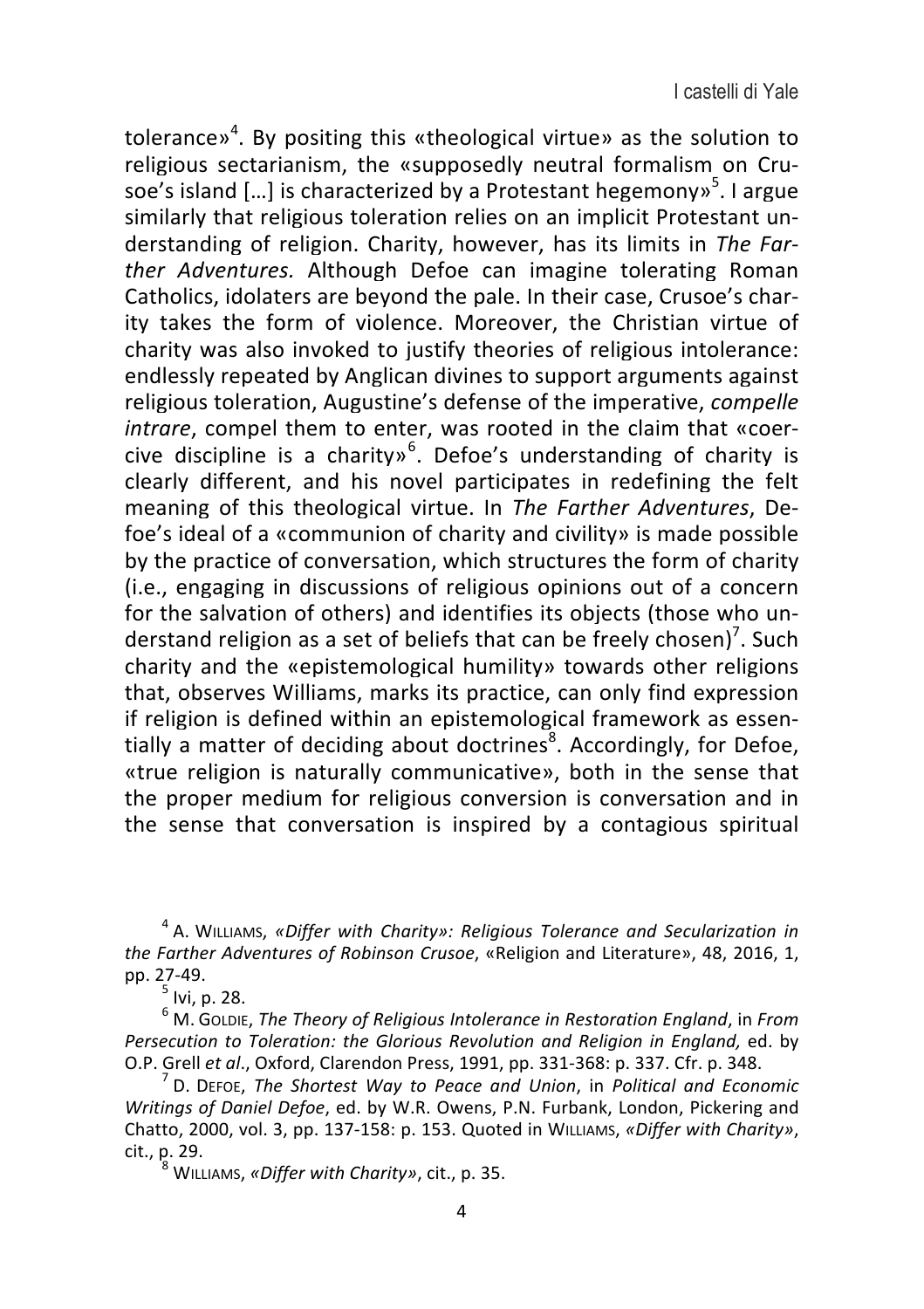love<sup>9</sup>. Defoe does not simply preach charity as a Christian virtue of tolerant self-restraint but instead motivates and channels its practice. Charity finds expression within the limits of engaged but civil and tolerant conversation about religious opinions, a disciplinary practice that both seeks to manage religious strife and makes religion more amenable to Crusoe's sovereign power.

#### I. *Defoe's Protestant Roman Catholics*.

Although he dreams of it, finds his «imagination ran upon it all day», and «could talk of nothing else» but the prospect of seeing his «new plantation in the island, and the colony» he left  $-$  where, as his nephew reminds him, he «once reigned with more felicity than most of your brother monarchs in the world» – Crusoe's return to his island in *The Farther Adventures* is not triumphant<sup>10</sup>. In his absence, the English settlers whom Crusoe left behind have degenerated into «the most impudent, hardened, ungoverned, disagreeable villains»<sup>11</sup>. «Mischievous to the highest degree», they have reduced the island to Hobbesian nature, and life is nasty, brutish, and for some, short<sup>12</sup>. To help restore order, Crusoe surprisingly turns to the Catholic Spaniards on the island and to a French Catholic priest whom he had befriended during his return journey, even though «*first*, that he was a Papist; *secondly* a Popish Priest, and *thirdly*, a French Popish Priest». Despite this trifecta of utter non-Englishness, Crusoe «wonderfully liked the man», and he becomes a trusted counselor and religious guide $13$ .

While Crusoe's friendship and reliance on the priest have suggested to some that Defoe takes a Roman Catholic turn in *The Farther Adventures*, the priest is a curious kind of «Papist». He has little truck with sacraments and instead is much given to friendly discussions of religious doctrine and morality. Conversation is key. «The

<sup>&</sup>lt;sup>9</sup> D. DEFOE, *The Life and Strange Adventures of Robinson Crusoe. Complete in Three Parts, Part II, in The Works of Daniel Defoe, ed. by G.H. Maynadier, Cam*bridge, Univ. Pr. John Wilson and Son, 1903, vol. 2, p. 147.<br>
<sup>10</sup> Ivi, pp. 2, 10.<br>
<sup>11</sup> Ivi, p. 40.<br>
<sup>12</sup> Ivi, p. 64.<br>
<sup>13</sup> Ivi. p. 121.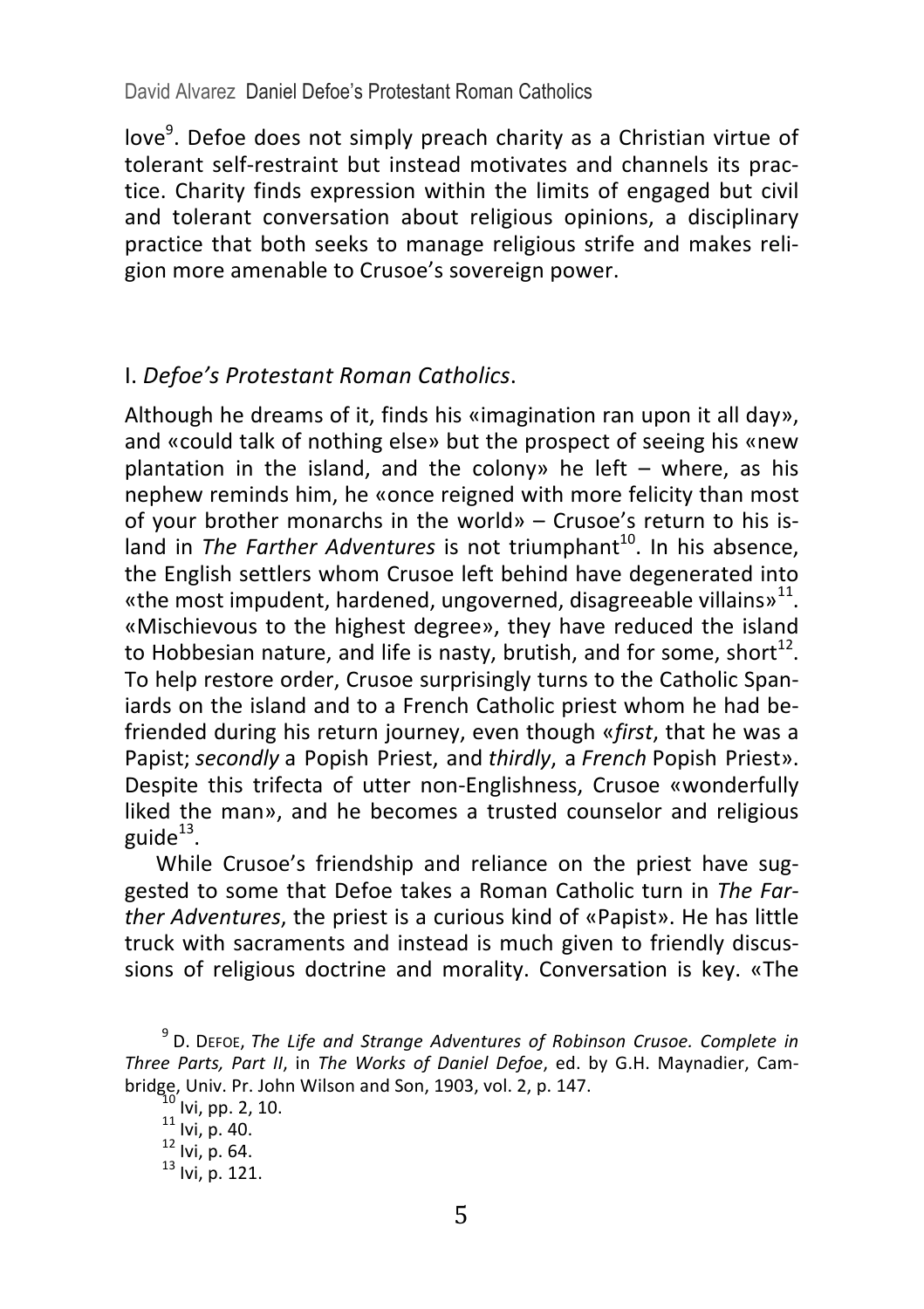first hour that I began to converse» with the priest, Crusoe explains, «I found reason to delight exceedingly in his conversation»; indeed, «he first began with me about religion in the most obliging manner imaginable»<sup>14</sup>. The priest likewise exults in the «opportunity of free  $\frac{1}{2}$  conversation» occasioned by Crusoe's «obliging civility»<sup>15</sup>. Communication and true religion naturally go together for the Catholic priest because he understands religion as a matter of opinion. As he explains, his religious mission is to use his «utmost endeavors, on all occasions, to bring all the souls I can to the knowledge of the truth, and to embrace the Catholic doctrine»<sup>16</sup>. Although not a Catholic, Crusoe shares this understanding of religion: he assures the priest that he «should not find himself the worse used for being of a different opinion» $^{17}$ . In fact, the priest was «not the first Catholic» with whom Crusoe «had conversed without falling into any inconvenienc $es<sup>18</sup>$ . Holding himself up as a model, he explains that «if we did not converse without any dislike [...] it should be his fault, not ours»<sup>19</sup>. Crusoe can converse «without any dislike» with the Roman Catholic priest because the practice of polite conversation enables him to distinguish between persons and their religion as defined in terms of belief in propositions and opinions. Defoe's text thus takes part in what J.G.A. Pocock describes as an effort by «nonconformists and their conformist allies» to reduce «faith to opinion and communion to association»<sup>20</sup>. The novel imagines religious toleration understood as «liberty of conscience» by furthering this program of Protestant reform. 

Conversation and true religion go together not only because  $$ for both the "Papist" priest and for Crusoe – religion is fundamentally about opinions but also because discussing religion prevents it from becoming inappropriately passionate. Crusoe declares to the priest that they will converse about religion without rancor or «carrying the questions to any height in debate», and the priest obliging-

- 
- 
- 
- 
- 
- 

<sup>14</sup> *Ibidem*.<br><sup>15</sup> *Ibidem*.<br><sup>16</sup> Ivi, p. 122.<br><sup>17</sup> *Ibidem*.<br><sup>19</sup> *Ibidem.*<br><sup>20</sup> J.G.A. Pocock, *Within the Margins:* The Definitions of Orthodoxy, in The Mar*gins of Orthodoxy: Heterodox Writing and Cultural Response 1660-1750*, ed. by R.D. Lund, Cambridge, Cambridge Univ. Pr., 1995, pp. 33-53: pp. 34, 49.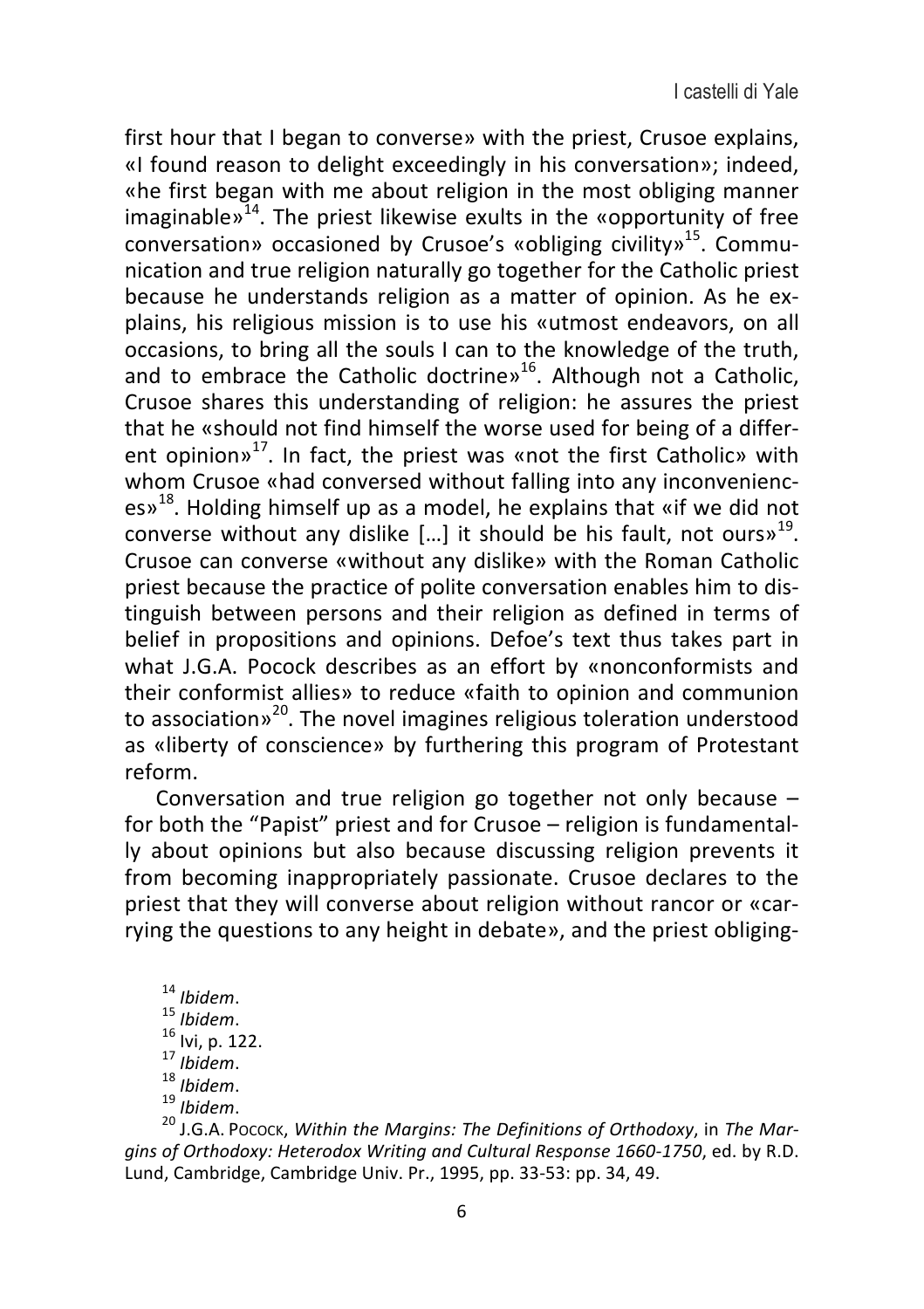David Alvarez Daniel Defoe's Protestant Roman Catholics

Iv agrees that religious discussions are not about «cap[ping] princi $p$  ples with every man he conversed with»; instead, he hopes that Crusoe will talk to him more «as a gentleman than as a *religieuse*<sup>21</sup>. Likewise, in his encounter with «Father Simon», a French Roman Catholic priest whom he befriends while journeying to China, Crusoe's concern that because «we are heretics» the priest cannot «love us, nor keep us company with any pleasure» is dismissed by the priest, who explains that «our religion does not divest us of good manners»<sup>22</sup>. Observing that in a land of pagans even a Huguenot and a Catholic «may all be Christians at last», Father Simon adds, «we are all gentlemen, and we may converse so without being uneasy to one another» $^{23}$ . In these statements and Defoe's representation of their practice, the novel contains religious difference through conversations about doctrines kept within the bounds of «decency and good manners» and «easily separated from disputes»<sup>24</sup>. Such «obliging, gentlemen-like behavior» is represented as both an external check on religion and as itself a result of religion: true religion is civilized and civilizing<sup>25</sup>. As Crusoe remarks, «the Christian religion always civilizes the people and reforms their manners, where it is received, whether it works saving effects upon them or no $v^{26}$ . Religion and civility are cause and effect of one another; civility structures the form of religion and religion produces forms of civility $27$ .

If the practice of «free conversation» both consolidates the meaning of religion as private belief  $-$  instead of as a ritual or institutional practice  $-$  and promotes the ethical capacity to hold opinions about religion at a critical distance, it is also the medium through which religion finds public expression and is the only acceptable instrument of conversion. As the "Papist" priest explains, «we that are Christ's servants [...] can go no further than to exhort

<sup>21</sup> DEFOE, The Life and Strange Adventures of Robinson Crusoe, cit., p. 122.<br><sup>22</sup> Ivi, p. 251.<br><sup>23</sup> Ibidem.<br><sup>24</sup> Ivi, p. 122.<br><sup>25</sup> Ivi, p. 123.<br><sup>25</sup> Ivi, p. 236.<br><sup>27</sup> These forms include not only being «very courteous an

ners» but also good trading practices: Crusoe notes that due to the evangelical efforts of Jesuit priests, the inhabitants of Formosa «dealt very fairly and punctually with us in all their agreements and bargains» (*ibidem*).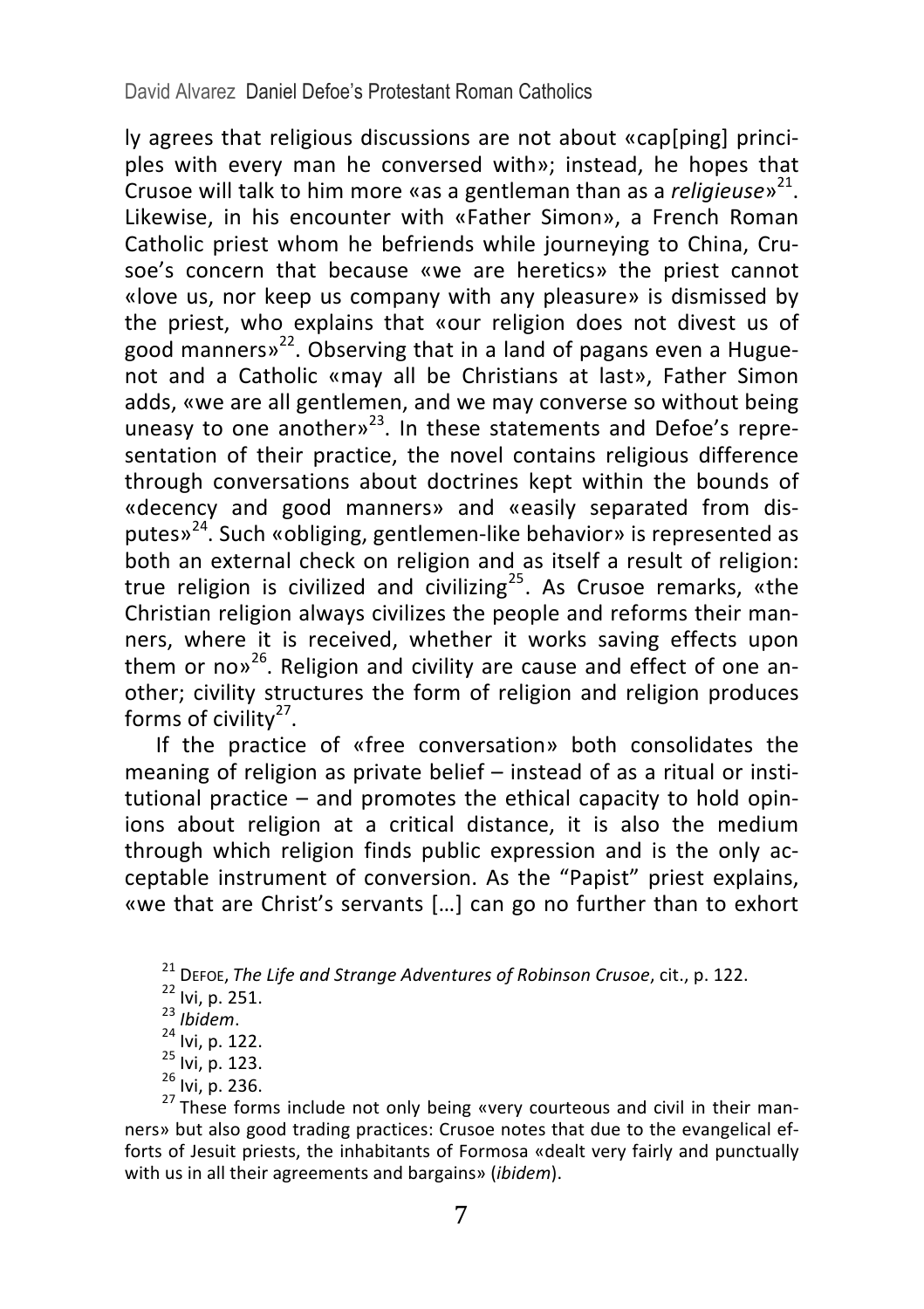and instruct»<sup>28</sup>. Notably, when one of the reformed Englishmen seeks to convert his «savage wife». Defoe presents their conversation in the form of a dialogue<sup>29</sup>. Yet even though conversation is a  $disciplinary$  practice for regulating religious passions. Crusoe does not endorse a lukewarm Christianity. Conversions in the novel are marked by tears, «great earnestness», prostration, and passionate embraces<sup>30</sup>. Crusoe describes one such scene as «the most affecting, and yet the most agreeable, that ever I saw in my whole life $v^{31}$ . As we have seen, Crusoe is also eager to discuss religion with the priest, from whose zeal he embraces more fully the «maxim» that  $\overline{\phantom{a}}$  wthe Christian knowledge ought to be propagated by all possible means, and on all possible occasions»<sup>32</sup>. Far from shutting down discussion about religion, Defoe's conception of religion requires it.

If zeal for the salvation of others inspires earnest communication, the risk of religious strife such efforts might create is managed by the transformation of religion into opinions and through the discipline of civil conversation. In addition, religion conceptualized as belief creates affective bonds between believers based on their mutual respect for sincere beliefs. Crusoe's tolerant charity, for example, is inspired by the zeal of Roman Catholics who «have a firm belief» that the uncivilized heathens they seek to convert «shall be saved, and that they are the instruments of it»<sup>33</sup>. Crusoe declares that «it would be a great want of Charity, if we should not have a good opinion of their zeal», who «undergo not only the fatigue of the voyage, and hazards of living in such places, but oftentimes death itself, with the most violent tortures, for the sake of this work»<sup>34</sup>. The Roman Catholic priests' zealous efforts to reach and convert heathens merit the charity of Protestants because, as the result of «a firm belief», it is sincere. Likewise, the "Papist" priest is moved by the zeal of an English Protestant to convert his wife, who is a «poor ignorant savage»; indeed, the priest would «rejoice if all the savages of America were brought  $[...]$  to pray to God, though

<sup>28</sup> Ivi, p. 144.<br><sup>29</sup> Ivi, p. 145; cfr. pp. 152-159.<br><sup>30</sup> Ivi, p. 143.<br><sup>31</sup> Ivi, p. 146.<br><sup>32</sup> Ivi, p. 131.<br><sup>33</sup> Ivi, pp. 249-250.<br><sup>34</sup> Ivi. p. 250.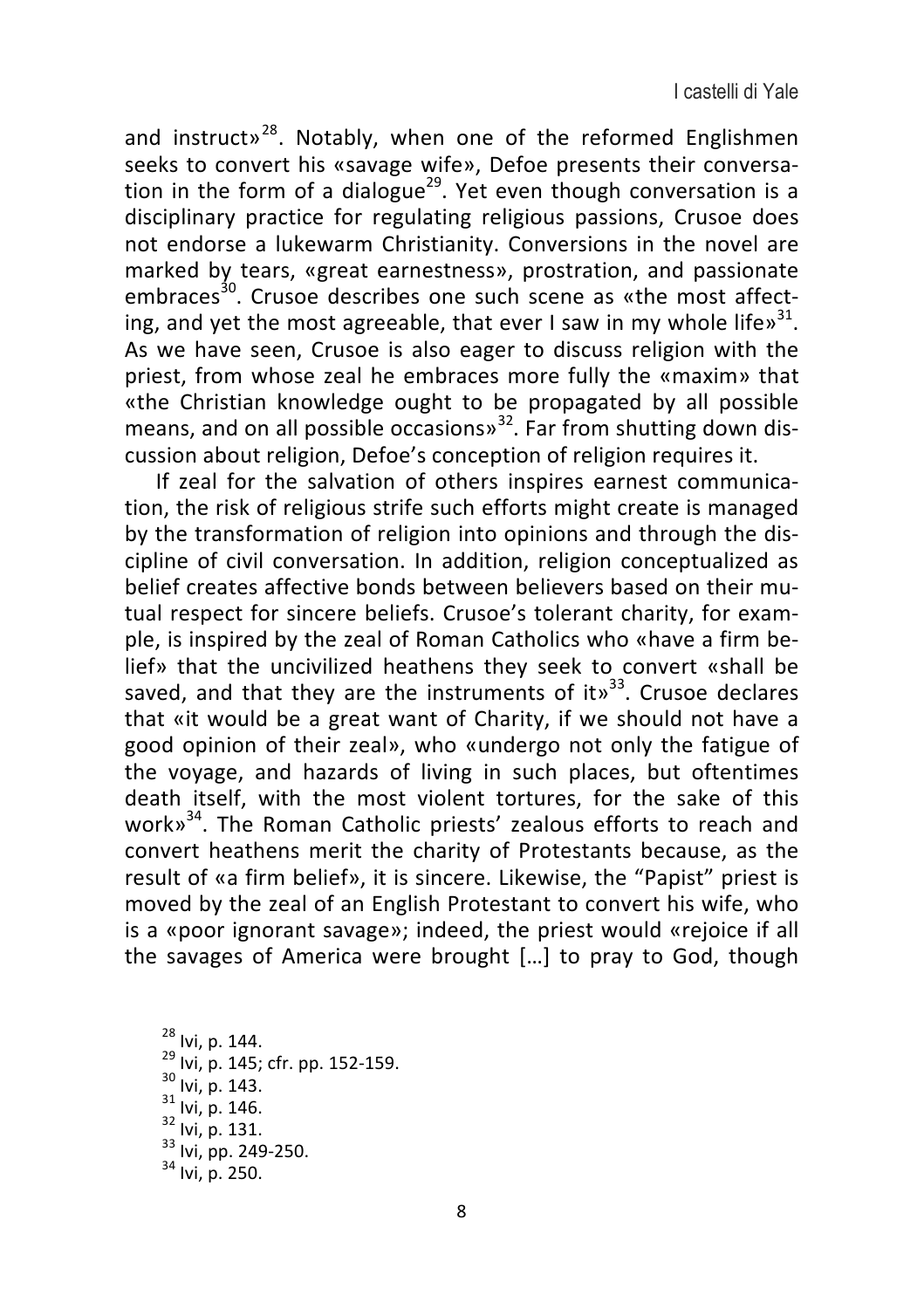they were all to be Protestants» $35$ . The priest trusts God «to further  $\frac{1}{2}$  illuminate them [...] and bring them into the pale of His Church, when He should see good»<sup>36</sup>. Crusoe understands the priest's openness to Protestantism as a sign of the universality of the priest's religion: «Astonished at the sincerity and temper of this truly pious priest». Crusoe thinks that «if such a temper was universal, we might be all Catholic Christians, whatever church or particular profession we joined to, or joined  $\lim_{n \to \infty}$ <sup>37</sup>. He adds, however, that while the priest «thought that the like charity would make us all Catholics», he believed «they would all soon be Protestants»<sup>38</sup>.

One might argue that the basis for this «universal temper» is the priest's insistence on distinguishing «far between a Protestant and a  $\overline{p}$  pagan», a distinction Crusoe also emphatically shares<sup>39</sup>. They forge their shared Christian identity in opposition to pagan religion: both see themselves as closer to true religion than pagans, and both are pleased to see heathens converted to some form of Christianity, whether Roman Catholic or Protestant. Crusoe and the priest share a religious sincerity that inspires their mutual charitable tolerance. And yet for these two «Catholic Christians», religion has a Protestant form. Crusoe warns the priest that «if you should preach such doctrine in Spain or Italy, they would put you into the Inquisition»<sup>40</sup>. Unlike Defoe's "Papist" priest, in Spain and Italy the Roman Catholic Church defines religion not in terms of individuals holding immaterial beliefs but in more corporeal, institutional forms that countenance bodily torture. The priest rejects such «severity,» which he states does not make them «the better Christians», since «there is no heresy in too much charity»<sup>41</sup>. For the "Papist" priest, zeal should not take the form of torture or forced conversion but of respectful conversation animated by charity. There can be no heresy in such charity because it respects an individual's sincere religious beliefs, as well as their autonomy and capacity to choose those beliefs. This argument is much the same as that found in John Locke's *A Letter Concerning Toleration* (1689): the recognition of religious sincerity in others is

35 Ivi, p. 149. 36 *Ibidem*. 37 *Ibidem*. 38 *Ibidem*. 39 Ivi, p. 148. 40 Ivi, p. 150. 41 *Ibidem*.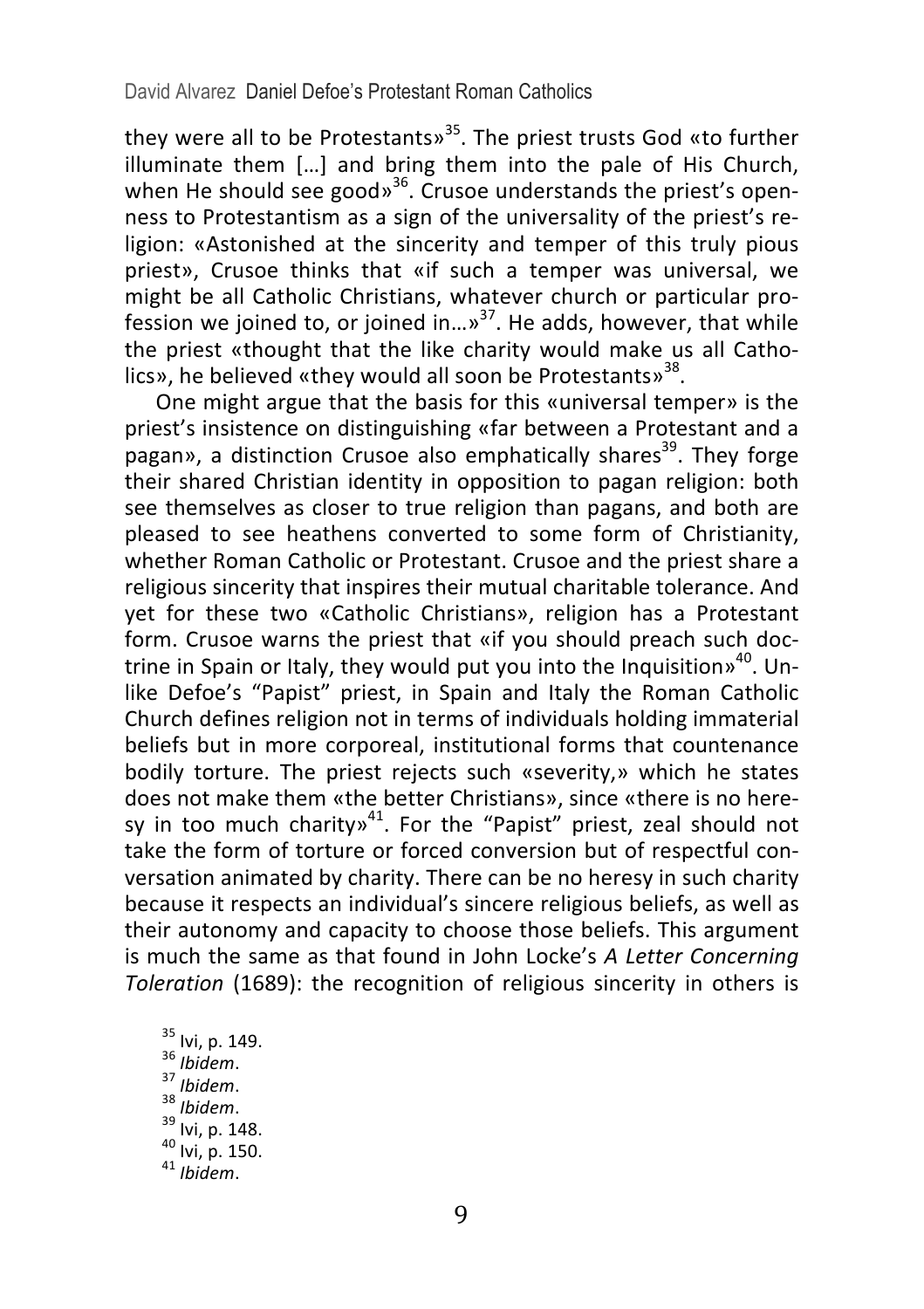the basis for a bond of mutual charity, which binds believers together despite differences in religious opinion; moreover, in the form of a charitable zeal for the salvation of others, such sincerity also motivates civilized evangelical conversations<sup>42</sup>. Defoe, however, does not simply repeat Locke since his novel globally extends this form of religious toleration and the Protestant conceptualization of religion that enables it. 

One could also argue that Defoe's toleration goes beyond Locke's because he can imagine tolerating Roman Catholics<sup>43</sup>. As we have seen, however, the priests in *The Farther Adventures* are not very Roman Catholic. Crusoe sums up his admiration for the "Papist" priest by declaring that he has «all the zeal, all the knowledge, all the sincerity of a Christian, without the error of a Roman Catholic,» imagining him to be «such a clergyman as the Roman bishops were before the Church of Rome assumed spiritual sovereignty over the consciences of men»<sup>44</sup>. Condemning Catholicism in Protestant terms as «spiritual sovereignty over the consciences of men», Defoe insists on religious freedom as «liberty of conscience». As a reformed Roman Catholic (i.e., Protestant), the priest shares this understanding of religion. Indeed, while the novel identifies the priest as Roman Catholic, it represents his religion in Protestant terms: he believes in doctrines, considers himself a «private Christian», and charitably respects and seeks the salvation of others through civil conversation<sup>45</sup>. Whatever might be distinctively Roman Catholic about his religion  $-$  sacraments, ritual, collective worship  $-$  is erased. Crusoe, for example, praises him for not offensively calling on «the Blessed Virgin, or mention[ing] St. Jago, or his guardian angel»<sup>46</sup>. When the "Papist" priest baptizes one of the native women,

 $^{42}$ My summary of Locke's argument is influenced by Teresa Bejan's interpretation of his *Letter* in *Mere Civility: Disagreement and the Limits of Toleration*, Cambridge, Harvard Univ. Pr., 2017, pp. 112-143; my focus on Locke's commitment to religion publicly circulating in forms that allow for emotional distance follows E.A. PRITCHARD, *Religion in Public: Locke's Political Theology*, Palo Alto, Stanford Univ. Pr., 2013.<br><sup>43</sup> For Locke, Roman Catholics could not be tolerated. Vd. J. Locke, *A Letter Con-*

*cerning Toleration,* in *John Locke: A Letter Concerning Toleration and Other Writings,*<br>ed. by M. Goldie, Indianapolis, Liberty Fund, 2010, pp. 1-67: pp. 50-51.

<sup>44</sup> DEFOE, The Life and Strange Adventures of Robinson Crusoe, cit., pp. 160-161.<br><sup>45</sup> Ivi, p. 122.<br><sup>46</sup> Ivi. p. 136.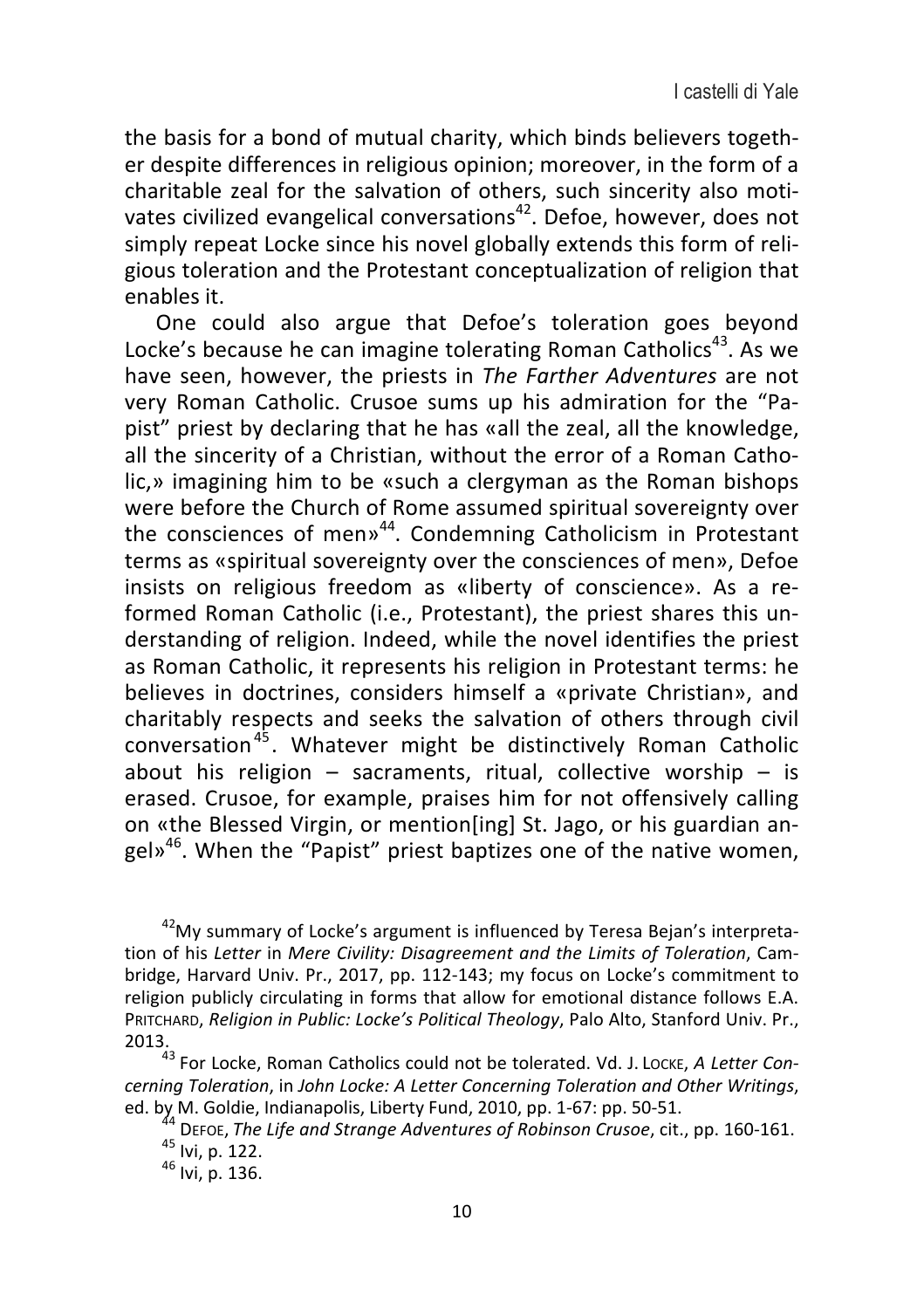David Alvarez Daniel Defoe's Protestant Roman Catholics

it is not represented as a sacrament but as a joyful celebration of her free choice based on «a surprising degree of understanding»<sup>47</sup>. She is converted by entering into «discourse» with Crusoe, who acts as an interpreter for the priest  $-$  a fine reminder of how the novel is translating Roman Catholicism into a more modern, Protestant form of religion – who gave her «such a sermon as was never preached by a Popish priest»<sup>48</sup>. Moreover, the priest promises to Crusoe to perform the baptism «in a manner that I [Crusoe] should not know by it that he was a Roman Catholic myself if I had not known it before $v^{49}$ . When the priest appears for the baptism, his vestments are generically clerical: «a black vest, something like a cassock, with a sash round it», which made him «not look very unlike a minister»<sup>50</sup>. Far from undermining «the habitual identification of Crusoe's religious experience with Protestant spirituality», The Farther Adven*tures* reshapes all forms of legitimate religion in a Protestant mold<sup>51</sup>.

#### II. Constructing Secularity: Imagining a Global Order.

Recent revisionist scholarship on secularism has argued, in Michael Warner's words, that «the consolidation of "religion" as a special form of belief and experience» is a constitutive element of «modern secularity in the Euro-American North Atlantic and in [...] colonial contexts»<sup>52</sup>. «Secularity» differs from «secularism» in that the former refers to the historical conditions of possibility, the background under-

<sup>47</sup> Ivi, p. 161.<br><sup>48</sup> Ivi, p. 160.<br><sup>49</sup> Ivi, p. 161.<br><sup>50</sup> Ivi, pp. 138-139.<br><sup>51</sup> TRAVER, *Defoe, Unigenitus, and the «Catholic» Crusoe*, cit., p. 545. Williams

also argues that the novel points to the «lingering hegemony of Protestant thought» behind the ostensible neutrality of liberal religious toleration, but this matters for him because it makes Christianity tepid and abstract (WILLIAMS, «Differ with Charity», cit., pp. 42-44). I examine instead how this hegemony structures globalization and justifies violence.<br><sup>52</sup> M. WARNER, *Was antebellum America secular*? in http://blogs.ssrc.org/tif/-

2012/10/02/was-antebellum-america-secular/. On the historical construction of secularity, vd. T. Asap, *Formations of the Secular*, Palo Alto, Stanford Univ. Pr., 2003; C. TAYLOR, *A Secular Age*, Cambridge, The Belknap Pr. of Harvard Univ. Pr., 2007.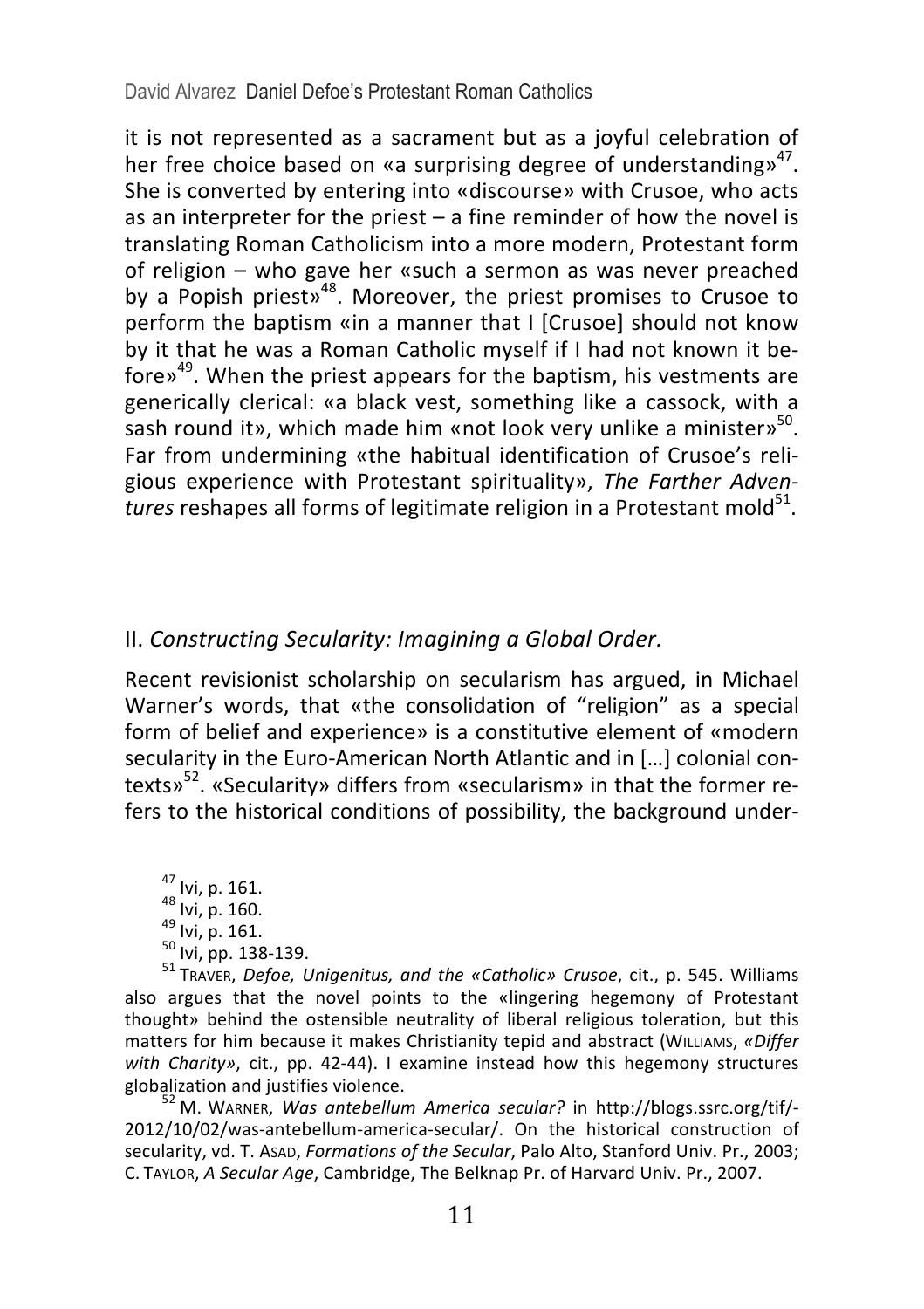standing, that enables the distinction between the religious and the secular. For the purposes of this essay, two elements of Charles Taylor's analysis of the historical construction of secularity through Christianity are especially useful for understanding Defoe's global deployment of «religion» in *The Farther Adventures*. First, the formation of secularity is partly the result of the long history of reform in Latin Christendom, one effect of which is the development of the modern «buffered self» $^{53}$ . These reform efforts generated a growing confidence in the self's power to order the world and itself as a disciplined. instrumental agent. With a stronger sense of self-possession and of a sharper divide between mind and body, the buffered subjectivity of the disciplined individual can take a distance from its feelings and disengage from outside forces. Instead of a «porous self» vulnerable to external forces that can invade or possess it, the buffered self is «invulnerable, as master of the meanings of things for it»<sup>54</sup>. Accordingly, for the buffered self, any religion  $-$  and eventually religiosity itself  $-$  is a choice. Such a self can distance itself from «religion», which poses no threat to self-possession and is instead, in Locke's words, «the voluntary and secret choice of the mind»<sup>55</sup>. The generalized Protestant understanding of religion in The Farther Adventures largely accords with and reinscribes such a buffered self<sup>56</sup>.

In its efforts to imagine successful colonization, the novel deploys this conception of the self globally. If a successful plantation colony requires religious toleration to keep the peace and to present a united Christian front for converting pagans, it also needs self-controlled, disciplined colonists. Perhaps predictably, these colonists are exemplified by Roman Catholic Spaniards, one of whom governs the island, as well as two former English «rogues» who have been reformed by plantation life. As ideal «sober and religious peo-

<sup>53</sup> TAYLOR, *A Secular Age,* cit., p. 26, cfr. pp. 29-41, 131-142, 300-307.<br><sup>54</sup> Ivi, p. 38.<br><sup>55</sup> J. Locke, *Essay Concerning Toleration,* in *Essay Concerning Toleration and* Other Writings on Law and Politics 1667-1683, ed. by J.R. Milton, Oxford, Oxford Univ. Pr., 2010, p. 34.  $56$  B.C. Cooney identifies this same self – which C. Taylor designates the «punc-

tual self» in his earlier Sources of the Self: The Making of the Modern Identity. Cambridge, Harvard Univ. Pr., 1989, p. 160 – as a precondition for religious toleration in the first volume of the Crusoe Trilogy in *Considering* Robinson Crusoe's "Liberty of *Conscience"* in an Age of Terror, «College English», 69, 2007, 3, pp. 197-215: pp. 199-200.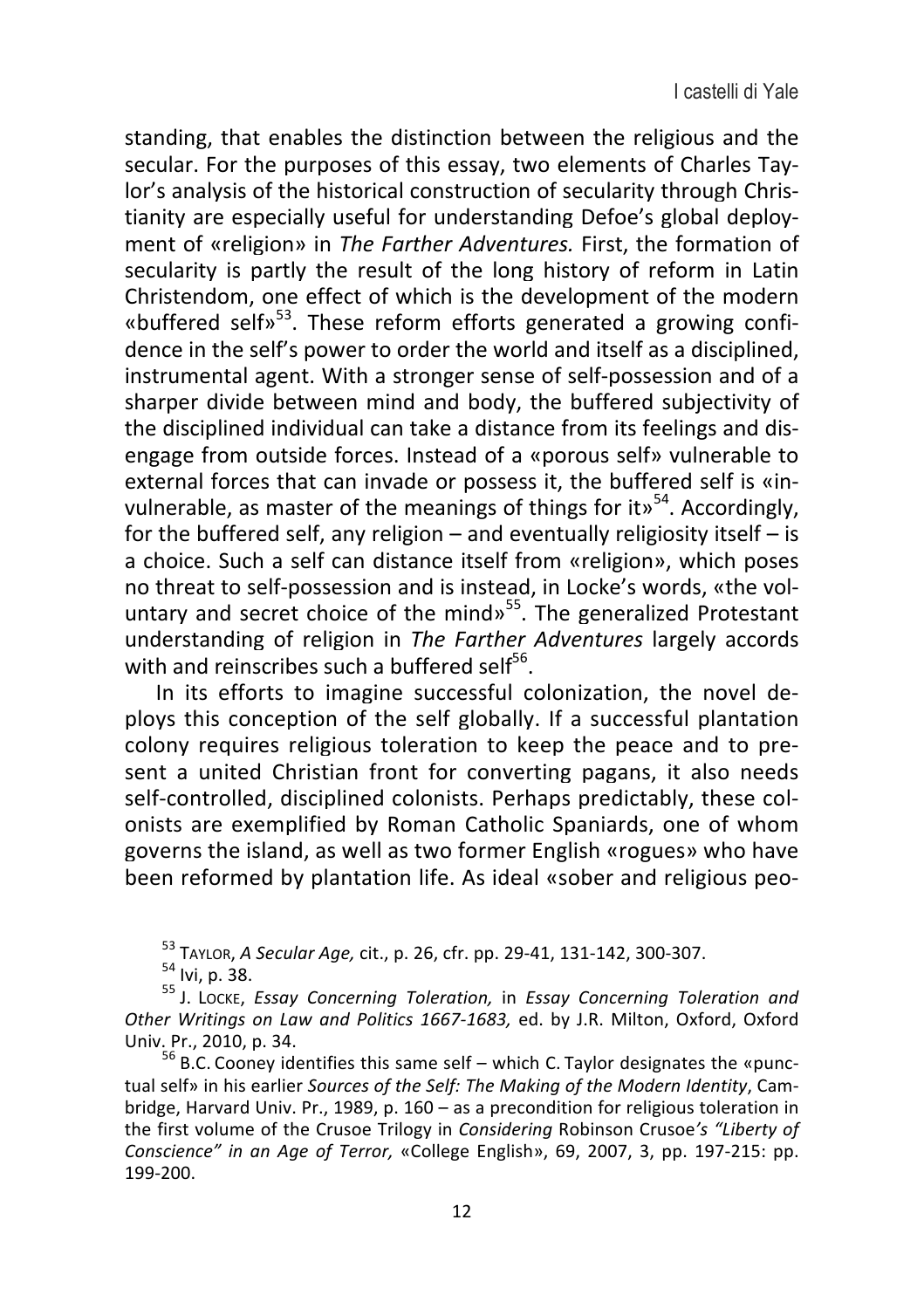David Alvarez Daniel Defoe's Protestant Roman Catholics

ple,» they have been living on the island in Crusoe's absence along with three «brutish and barbarous» English «reprobates»<sup>57</sup>. Unlike these lazy Englishmen, «who could not work, and would not work,» the Spaniards and reformed English model their planning and labor on Crusoe's original colonization of the island<sup>58</sup>. Testifying for Crusoe to the general maxim that «the diligent lived well and comfortably, and the slothful hard and beggarly; and so, I believe, generally speaking, it is all over the world», the Catholic Spaniards and their disciplined English partners are poster-boys for Max Weber's The *Protestant Ethic and the Spirit of Capitalism*<sup>59</sup>. And unlike the tumultuous Englishmen, who are «so furious, so desperate, and so idle», the Spaniards are praised for their compassion, «temper and calmness»<sup>60</sup>. They are constantly mending relations between the feuding Englishmen, and show more compassion than the English to the «savages». Their behavior prompts Crusoe to remark,

let the accounts of Spanish cruelty in Mexico and Peru be what they will, I never met with [...] men of any nation whatsoever, in any foreign country, who were so universally modest, temperate, virtuous, so very good-humored, and so courteous, as these Spaniards [...] no inhumanity, no barbarity, no outrageous passions, and yet all of them men of great courage and spirit<sup>61</sup>.

With their calm, temperate demeanor, Crusoe's Spaniards have the discipline and emotional constitution required for a successful planter colony. Moreover, plantation life  $-$  as the reformed English rogues also demonstrate - promotes a prudent, temperate character. If the Spaniards had pursued colonization as modeled by Crusoe, then they would not be known for violent butchery but for exceptional prudence, gentlemanly behavior, and compassion. Like Cortez in John Dryden's *The Indian Emperor* (1665), the Spaniards in Defoe's text are models for English colonialism.

As this example also shows, Defoe links the buffered, disciplined self to a providential, beneficent moral order. The second element of Taylor's conception of secularity that The Farther Adventures contributes to and builds upon, this order manifests God's design for

<sup>&</sup>lt;sup>57</sup> DEFOE, *The Life and Strange Adventures of Robinson Crusoe*, cit., pp. 176, 73, 79.<br><sup>58</sup> Ivi, p. 70.<br><sup>59</sup> Ivi, p. 81.<br><sup>60</sup> Ivi, pp. 64, 83. 6<sup>1</sup> Ivi. np. 82-83.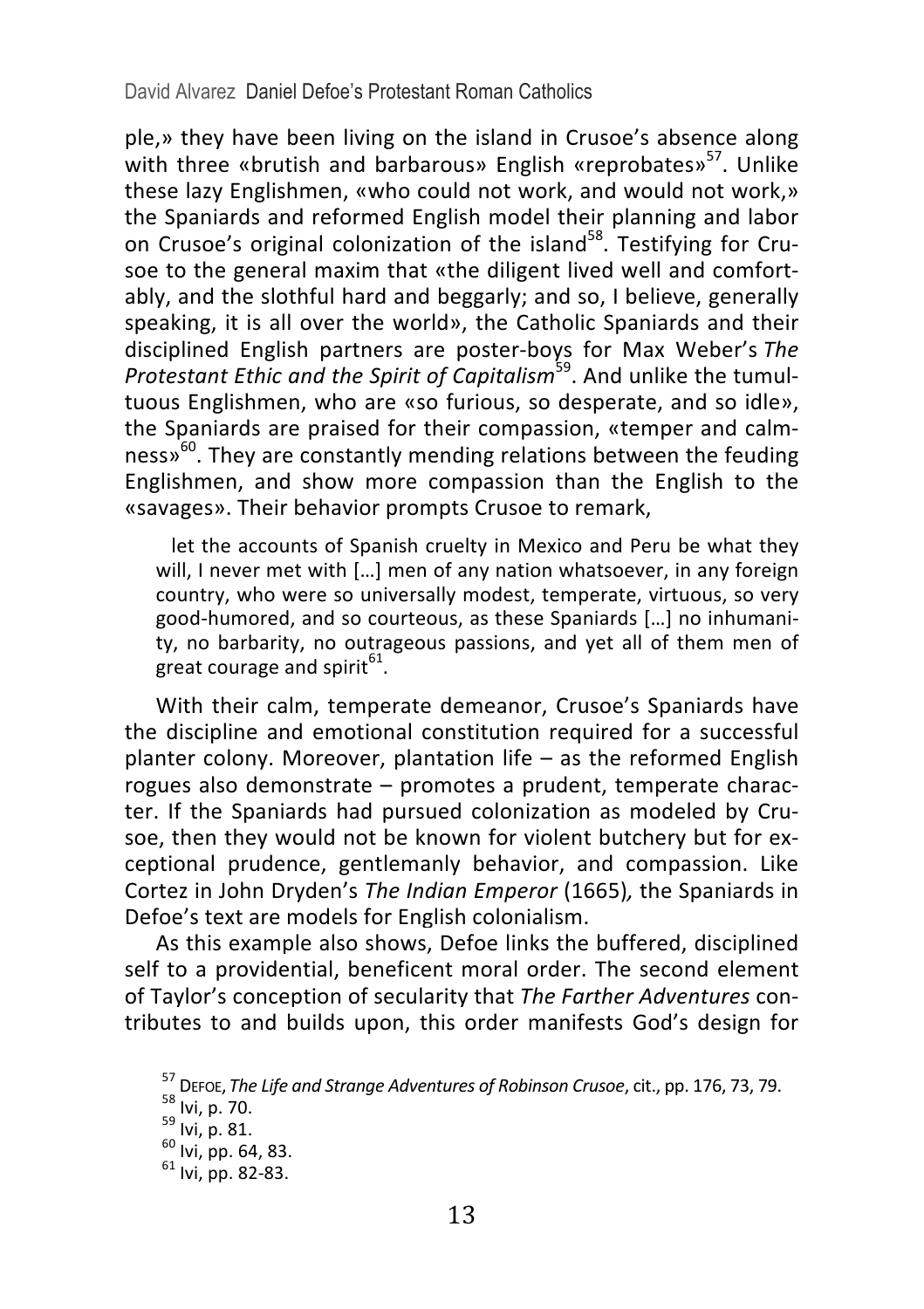human flourishing in this world. As sermons like John Tillotson's *The Precepts of Christianity Not Grievous* and *The Wisdom of Religion* declared, «Religion and Happiness, our Duty and our Interest, are really but one and the same thing considered under several notions» $62$ . Christianity is increasingly understood in terms of discerning the rules for this divine plan and fulfilling them<sup>63</sup>. For Taylor, the development within Christianity of this impersonal, immanent moral order contributes to creating the possibility for our modern, secular age. I am less concerned, however, with this admittedly epic and ironic historical change than with how Defoe's contribution to the formation of secularity is linked to his imagination of a global order. His vision of colonies and commerce in *The Farther Adventures* requires disciplining Christians and pagans into proper religious subjects who can be plugged into a providentially designed global order that includes religious toleration, plantation colonies, and international trade.

Highlighting how *The Farther Adventures* imagines this global order through the formation of secularity complicates what John Richetti calls its «secular cosmopolitanism», since this cosmopolitanism is structured, enabled, and limited by a particular understanding of religion<sup>64</sup>. Indeed, the global order and religion in Defoe's text are represented as mutually reinforcing. The novel not on-Iv participates in the long history of Christian reform through its transformation of religion into a generic Protestantism but also portrays this conception of religion as strengthened by the particular forms of governance and social order that are made possible by religion so conceived. As Saba Mahmood observes, «the religious and the secular are not opposed ideologies [...] but interdependent and

<sup>62</sup> J. TILLOTSON, Preface to J. WILKINS, Of the Principles and Duties of Natural Religion. Two Books, London, Printed for R. Chiswell [etc.], 1710<sup>6</sup>, sig A6 r. Similarly, in conversing with his savage domestic partner about Christianity, one of the Englishmen explains that God «teaches and commands nothing but what is good, righteous, and holy, and tends to make us perfectly good, as well as perfectly happy»<br>(DEFOE, The Life and Strange Adventures of Robinson Crusoe, cit., p. 115).

<sup>63</sup> For Tavlor's analysis of how the Christian development of «providential deism» made possible an impersonal moral order that could allow for a secular per-<br>spective, vd. Taylor, A Secular Age, cit., pp. 221-295.

<sup>64</sup> «Cosmopolitanism» also seems a problematic term given Crusoe's frequent violent interactions with non-Europeans. J. RICHETTI, The Life of Daniel Defoe: A Criti*cal Biography*, Malden, Blackwell Publishing, 2005, p. 217.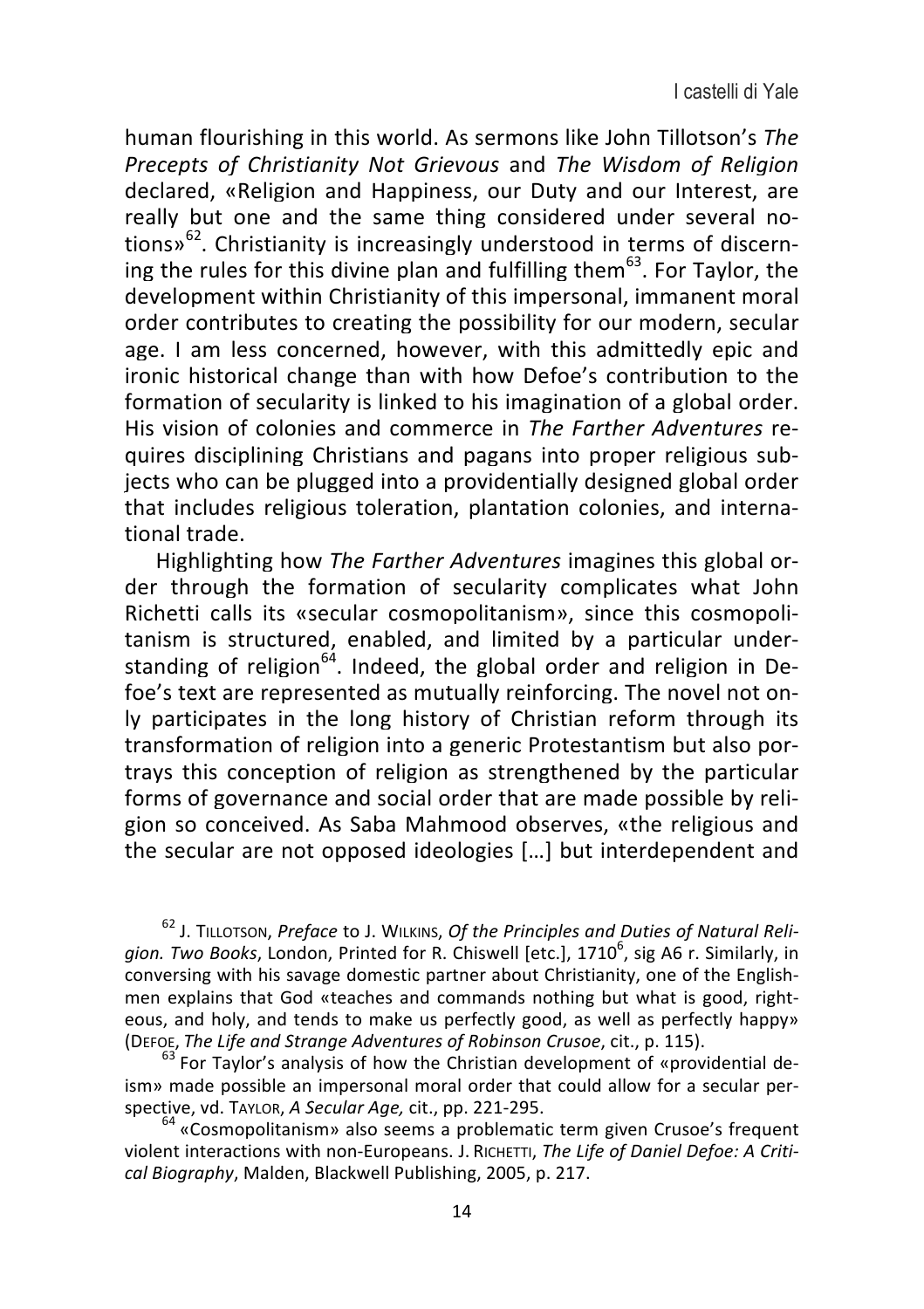necessarily linked in their mutual transformation and historical  $e^{65}$ . Mahmood's claim here about how forms of secular governance seek «not so much to banish religion from the public  $\overline{a}$  domain but to reshape the form it takes, the subjectivities it endorses, and the epistemological claims it can make» marks an intersection between Taylor's analysis of secularity and work by Talal Asad and others that examines how modern forms of political secularism are solidified and maintained through the conception of religion that enables secularity<sup>66</sup>. Bedeviled by the difficulty of articulating the religious and secular in Defoe's texts, scholarship might benefit from considering how the concept of religion intersects both with the formation of secularity and with forms of political and ethical secularism in ways that are mutually reinforcing<sup>67</sup>.

For example, as we have already seen, religious toleration as a form of governance is made possible by the representation of religion in Protestant terms. Crusoe's authority as a tolerant «governor» is also enabled by and reinforces this understanding of religion. By defining it in terms of acceptable conversation and zeal, the disciplinary discourse of civil discussion makes religion easier for Crusoe to control. Indeed, should this disciplinary practice fail to ward off the danger of religious strife, Crusoe retains the power to restrict religious expression. As the "Papist" priest explains, he is happy to «discourse upon religious subiects» and «defend his own opinions» but only with Crusoe's leave, since he is «here under [Crusoe's] permission» and is «bound [...] to be under your government»<sup>68</sup>. Accordingly, religious toleration depends not only on the background understanding of religion in *The Farther Adventures* but also on the forms of governance and order that can be imagined in relationship to this definition of religion, a definition that these forms of governance also reinforce.

The confluence of the aims of «religion» and of a universalized moral and legal order can also be seen in the novel's transformation

<sup>&</sup>lt;sup>65</sup> S. MAHMOOD, *Religious Reason and Secular Affect: An Incommensurable Divide?*, in *Is Critique Secular? Blasphemy, Injury, and Free Speech, ed. by T. Asad et al.* Berkeley. Univ. of California Pr., 2009, pp. 64-100; p. 64.

<sup>&</sup>lt;sup>66</sup> S. MAHMOOD, *Secularism, Hermeneutics, and Empire: The Politics of Islamic Reformation, «Public Culture», 18, 2006, 2, pp. 323-347: p. 326.* 

<sup>&</sup>lt;sup>67</sup> For an overview of this bedevilment, vd. W. SchMIDGEN, *The Metaphysics of Robinson Crusoe*, «ELH», 83, 2016, 1, pp. 101-126: pp. 101-102.

<sup>&</sup>lt;sup>68</sup> Deroe, *The Life and Strange Adventures of Robinson Crusoe*, cit., p. 122.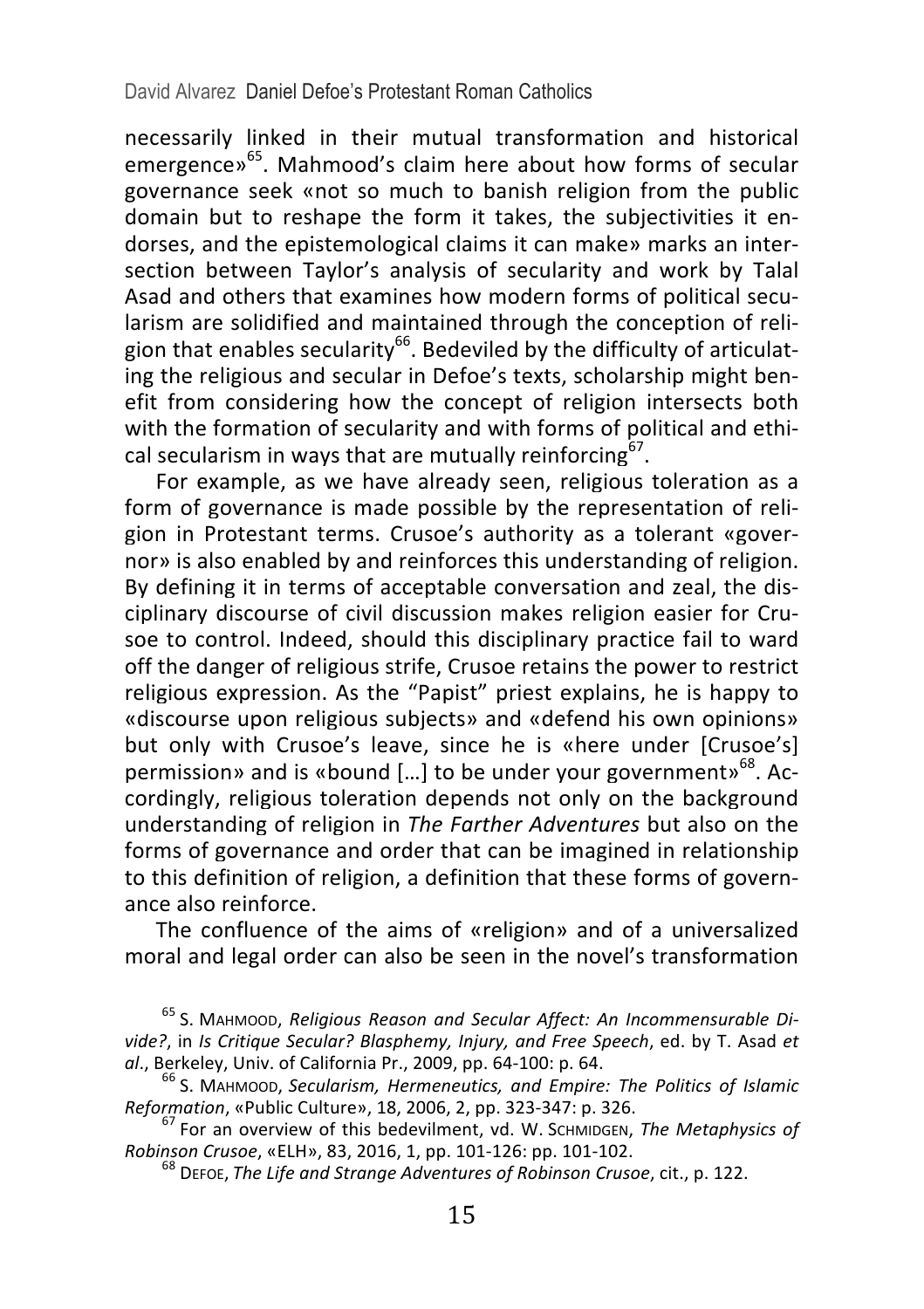of the Roman Catholic sacrament of marriage into a legal contract that supports a benevolent providential order. While yet again conversing, the priest admonishes Crusoe for neglecting something crucial to «the prosperity of [his] new colony»<sup>69</sup>. He explains that though they differ in «doctrinal articles», he believes there are a «few propositions» and «general principles» that he and Crusoe can agree on: God exists and he has given some «stated general rules for our service and obedience»<sup>70</sup>. In particular, the priest declares, «let our different religions be what they will, this general principle is readily owned by us all, that the blessing of God does not ordinarily follow presumptuous sinning against his command»<sup>71</sup>. The priest points out, however, that the Englishmen on the island are cohabitating and having children with «savage» women, «and yet are not married to them after any stated legal matter, as the laws of God and man require»<sup>72</sup>. He declares – in very un-Roman Catholic terms – that the «sacrament of matrimony  $[...]$  consists not only in the mutual consent of the parties to take one another as man and wife, but in the formal and legal obligation [...] the contract» between them<sup>73</sup>. Having reduced the sacrament of marriage to mutual consent and contract, the priest urges Crusoe to let him marry the Englishmen and the native women.

Influenced less by the Pope than by Tillotson's theology, the priest's general religious principle that «the blessing of God does not ordinarily follow presumptuous sinning against his command» is universalized through marriage as a «written contract signed by both men and woman, and by all the witnesses present, which all the laws of Europe would decree to be valid»<sup>74</sup>. But if religion is shaping the law  $-$  it is a religious norm that that the priest invokes  $-$  the law is also shaping religion insofar as it defines marriage as a contract that God is predisposed to bless through a natural, providential moral order. The blessing marriage provides in the novel is that it civilizes and leads to prosperity. Without marriage, «neither families [would] be

<sup>69</sup> Ivi, p. 124.<br><sup>70</sup> Ivi, pp. 125-126.<br><sup>71</sup> Ivi, p. 126.<br><sup>72</sup> Ivi, p. 127.<br><sup>73</sup> *Ibidem.*<br><sup>74</sup> Ivi. p. 129.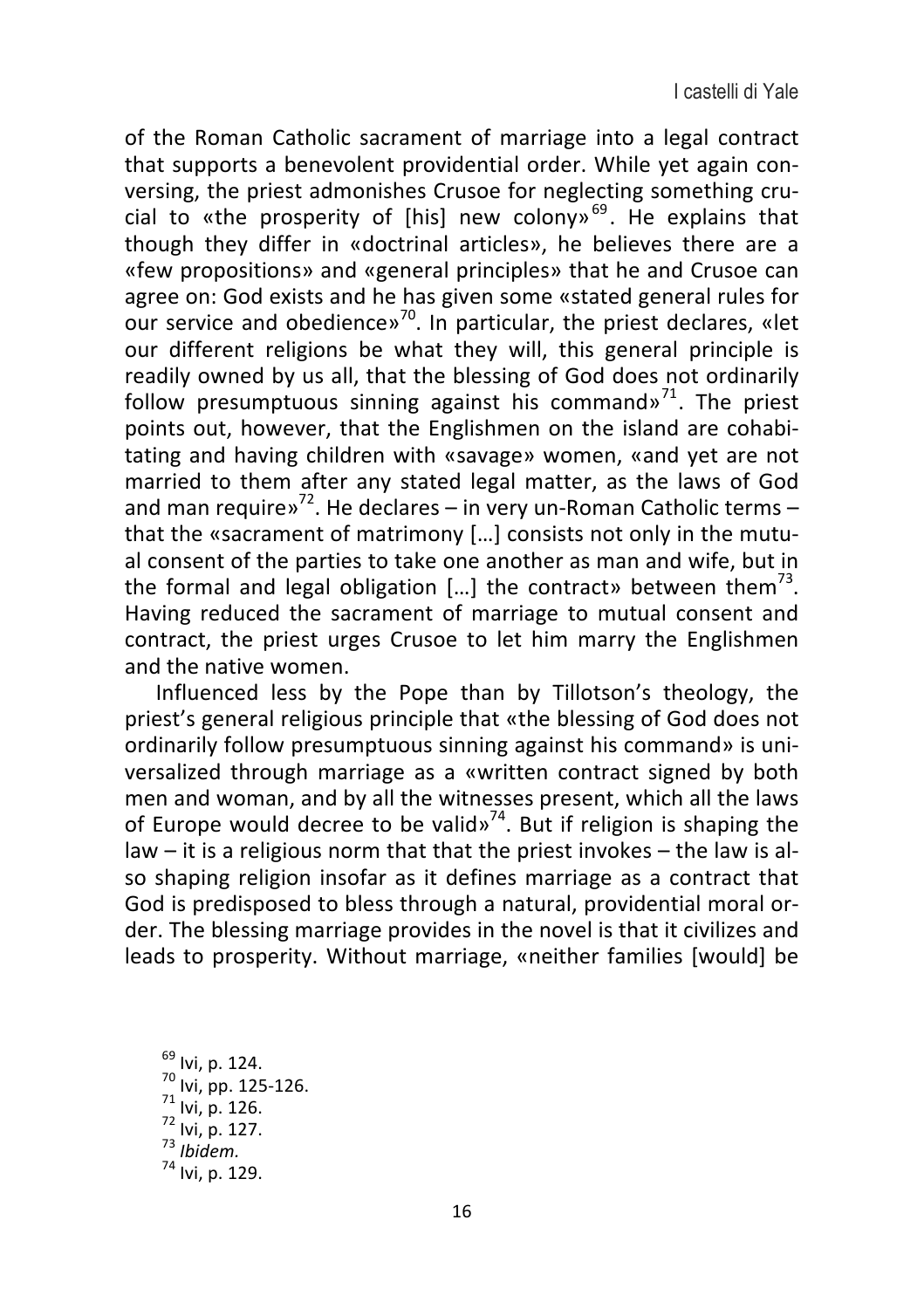kept entire, or inheritances be settled by legal descent»<sup>75</sup>. Because marriage is thus part of God's general moral order, all governments have an interest in promoting it and universally recognizing it, and all priests are religiously motivated to do the same. Through the category of "religion." Defoe takes the legal meaning of European marriage  $-$  and a providential moral order  $-$  global.

#### III. Global Religion and Providential Passions: Colonialism and *Trade.*

Like the Spaniards on his island, Crusoe values the calm temper of a «buffered self». He is deeply suspicious of strong passions, whether fearful or joyful. For example, two weeks into his return voyage, he encounters survivors in the open ocean who had fled from a ship that had caught fire and exploded. Having had no hope of deliverance, those rescued are overwhelmed by «inexpressible joy». Crusoe recounts:

It is impossible for me to express the several gestures, the strange ecstasies, the variety of postures which these poor delivered people ran into to express the joy of their souls at so unexpected a deliverance. Grief and fear are easily described: sighs, tears, groans, and a very few motions of the head and hands, make up the sum of its variety; but an excess of joy, a surprise of joy, has a thousand extravagancies in it. There were some in tears; some raging and tearing themselves, as if they had been in the greatest agonies of sorrow; some stark raving and downright lunatic; some ran about the ship stamping with their feet, others wringing their hands; some were dancing, some singing, some laughing, more crying, many quite dumb, not able to speak a word; others sick and vomiting; several swooning and ready to faint; and a few were crossing themselves and giving God thanks<sup>76</sup>.

Crusoe contrasts the «several gestures» and «variety of postures» that an «excess of joy» produces with the «very few motions» of the body that mark «grief and fear». With a «thousand extravagancies in it», joy manifests itself in extremes and cannot always be distinguished from «the greatest agonies of sorrow». With

<sup>&</sup>lt;sup>75</sup> Ivi, p. 153. Disputes about the transfer of property spark the feud between the colonists on Defoe's island (vd. pp. 44-57; cfr. p. 165).  $^{76}$  Ivi, pp. 17-18.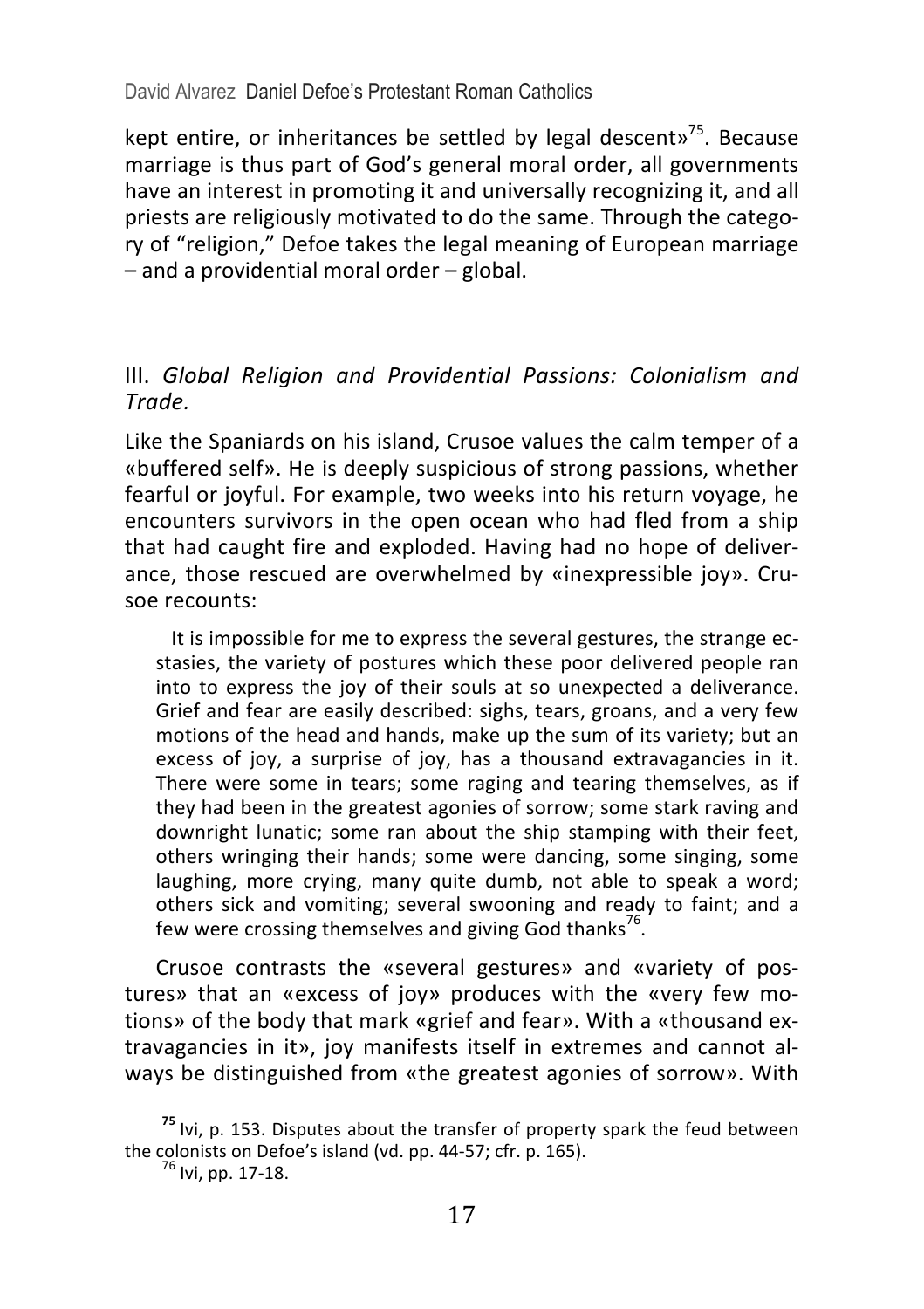«some singing, some laughing», others «tearing at themselves» and «downright lunatic», the passion takes possession of people and is expressed through wild, uncontrollable behaviors. Crusoe compounds the diversity of gestures and postures by noting that they appeared «in one and the same person»:

These extravagances did not show themselves in that different manner I have mentioned, in different persons only; but all the variety would appear, in a short succession of moments, in one and the same person. A man that we saw this minute dumb, and, as it were, stupid and confounded, would the next minute be dancing and hallooing like an antic; and the next moment be tearing his hair, or pulling his clothes to pieces, and stamping them under his feet like a madman; in a few moments after that we would have him all in tears, then sick, swooning, and, had not immediate help been had, he would in a few moments have been dead $^{77}$ .

Highlighting the «variety» of forms that joy takes in these passages. Wolfram Schmidgen has recently suggested that they reveal Defoe's basic sense of the world, which he describes as a metaphysics of «infinite variety» that «unsettles the determinate structures of being to foster an enlarged sense of possibility and transformation»<sup>78</sup>. Schmidgen finds in Defoe's style a way of «unsettling established assumptions» and «the narrowness of our conceptions». Yet if these passages attempt to expand our understanding of the passion of joy, they do not seem to celebrate the survivors' «antic» and «stark raving» behavior or their possession by a passion «they were not able to master» $^{79}$ . Instead, Crusoe keeps his distance, praising the selfcontrol of those «very few» who crossed themselves, gave thanks to God, and «were composed and serious in their joy»<sup>80</sup>.

Based on this encounter, Crusoe warns his readers of the «extravagancies of the passions»: for «if an excess of joy can carry men out to such a length beyond the reach of their reason, what will not the extravagances of anger, rage, and a provoked mind carry us to?

<sup>79</sup> DEFOE, The Life and Strange Adventures of Robinson Crusoe, cit., p. 18. 80 *Ibidem* 

<sup>&</sup>lt;sup>77</sup> Ivi, pp. 18-19.<br><sup>78</sup> Schmidgen, *The Metaphysics of Robinson Crusoe*, cit., p. 104. Schmidgen connected this metaphysics to religious toleration in *The Ontology of Tolerance*, plenary lecture, The Fifth Biennial Meeting of the Defoe Society, Tolerance and Intoler-<br>ance in the Age of Defoe, New Haven, September 9, 2017.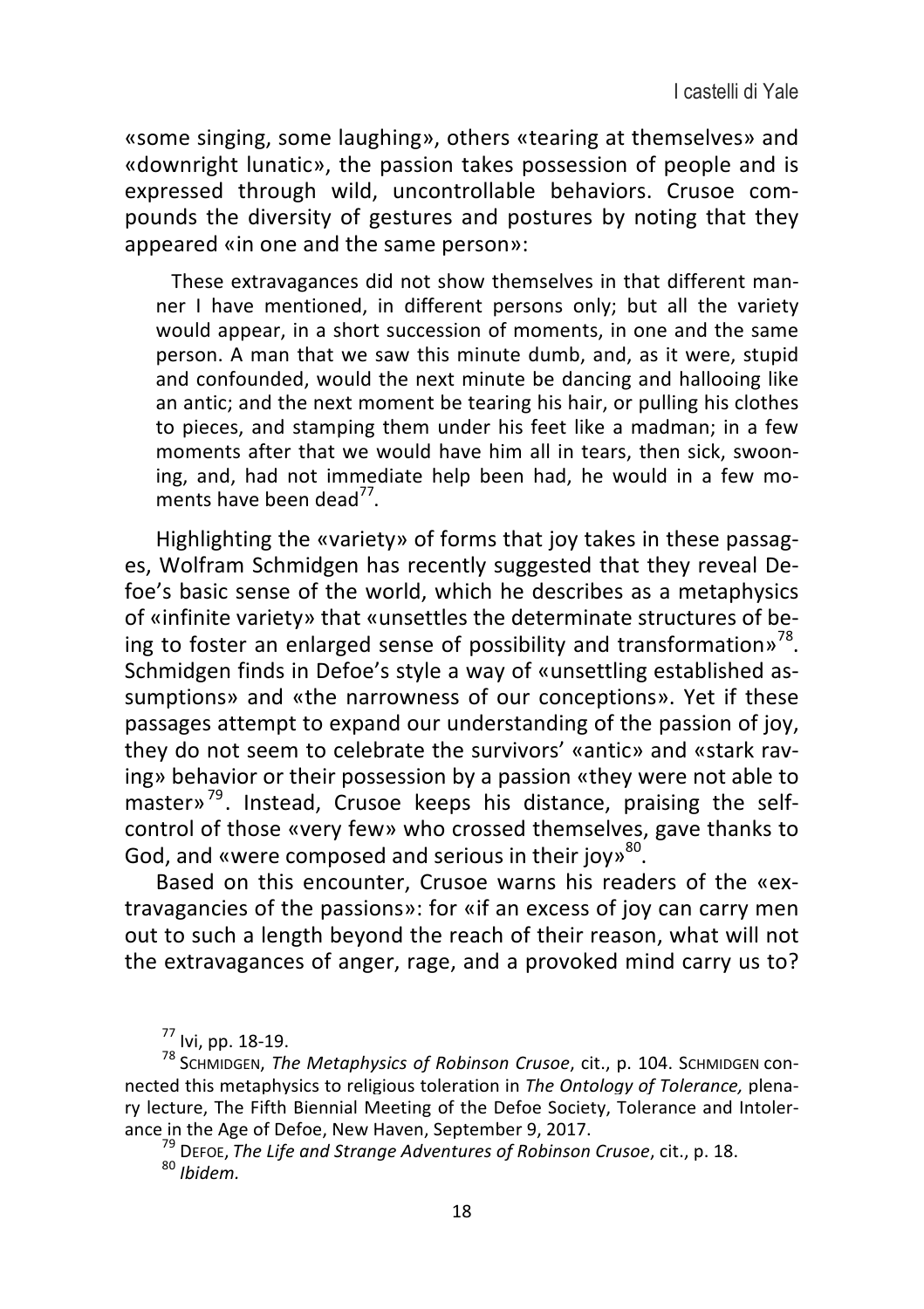And, indeed, here I saw reason for keeping an exceeding watch over our passions of every kind, as well those of joy and satisfaction as those of sorrow and angers<sup>81</sup>. The dangers posed by the passions appear in several passages throughout the novel, prompting Crusoe at one point to translate a Spanish proverb about the debilitating power of grief. Perhaps no great poet. Crusoe writes in lines that one may still find inescapably memorable that, «In trouble to be troubled,  $\vert$  is to have your trouble doubled»<sup>82</sup>. Not surprisingly, another reason Crusoe admires the French, "Papist" priest, who comes from a nation «allowed to be more volatile [and] more passionate» than others, is for his «great command of his emotions»<sup>83</sup>. A transnational ideal, Defoe's version of a buffered self provides a model integral, religious subjectivity that is also the proper self for temperate, productive colonial planters.

Crusoe's investment in this ideal, however, is qualified by key moments in which he appears overtaken by his passions. For example, after leaving his island to embark on a commercial adventure to the east that takes him to Madagascar, Bengal, China, and Russia, among other places, Crusoe meets a Russian prince banished to Siberia. Recounting his life, Crusoe mentions that on his island he was a «more powerful prince» than the «Czar of Muscovy»<sup>84</sup>. The prince marvels that Crusoe would ever leave his island. «With a sigh», he explains that «the true greatness of life was to be master of ourselves... he would not have exchanged such a life as [Crusoe's] to have been Czar of Muscovy»<sup>85</sup>. Comparing Crusoe's former life on the island to his own banishment from court, the prince enlightens his guest: «the height of human wisdom was to bring our tempers down to our circumstances, and to make a calm within, under the weight of the greatest storm without» $86$ . Expanding on these stoic admonitions, the prince decries the venality of worldly desires and praises the mind's self-sufficiency, which is «perfectly capable of making a felicity for itself, fully satisfying to itself»<sup>87</sup>. In response, Crusoe declares that he admires this «truly great man  $[...]$  so sup-

81 Ivi, p. 21.<br>82 Ivi, p. 110.<br>83 Ivi, p. 20.<br>84 Ivi, p. 303.<br>85 Ivi, p. 304. 86 *Ibidem.*<br>87 *Ibidem.*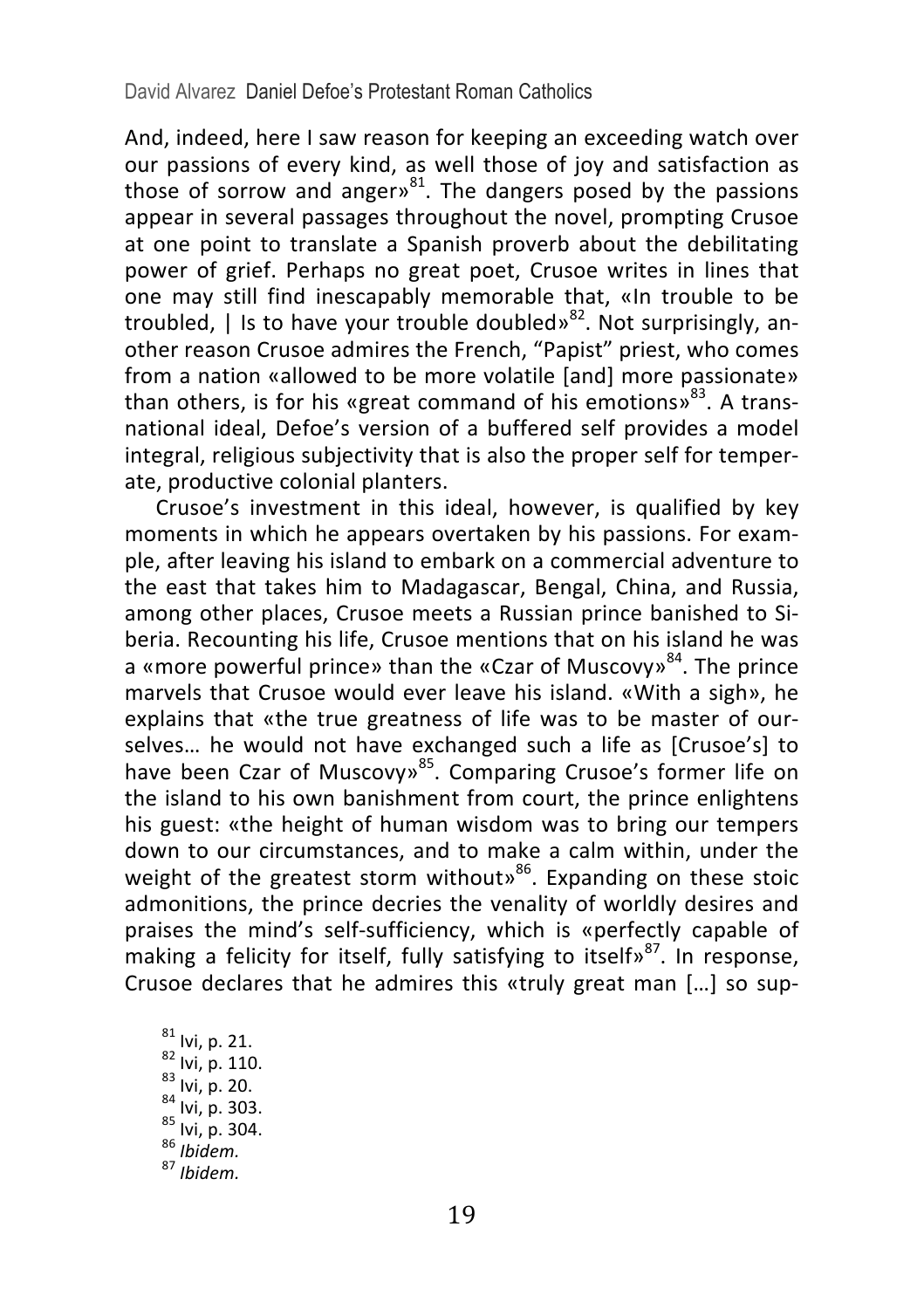ported by religion» and extols him as a «great conqueror; for that he that has got a victory over his own exorbitant desires, and has the absolute dominion over himself, whose reason entirely governs his will, is certainly greater than he that conquers a city»<sup>88</sup>. And yet despite his admiration for this model of perfect self-control and felicity. Crusoe does not remain with the prince: instead, he follows his desire to trade in Archangel. He offers the prince a chance to escape with him, but although strongly tempted the prince decides to stay and enjoy his «absolute dominion» and «fully-satisfying» felicitv in exile.

It never occurs to Crusoe to give up his life as a merchant and practice the prince's Christian stoicism. Pursuing his «impetuous desire» for wandering and wealth, he is open to being guided by the «secret ends of Divine Power in thus permitting us to be hurried down the stream of our own desires» $89$ . Crusoe's impulses to go abroad are providential prompts that work to align him with an order of global trade. As an English merchant explains in urging Crusoe to join him, «for what should we stand still for? The whole world is in motion, rolling round and round, all the creatures of God, heavenly bodies and earthly, are busy and diligent; why should we be  $idle?$ <sup>90</sup>. For Defoe's «buffered self» to discern and plug into the world's beneficent, providential order as manifested in global commerce, it must remain open to the promptings of desire, if not possession by the passions.

Just as he had linked colonial planters to a providential order, Defoe now connects this order to merchants. But how to understand the apparent contradiction between these two providential visions of order? Between the more buffered self of the former and the more porous self of the latter? Contextualizing these questions in relation to the formation of secularity makes it possible to analyze the buffered self and the global order of mutual benefit in the process of their construction. In *The Farther Adventures*, for example, the beneficent providential order of the world can be discerned not only through careful attention to its workings but also through the intimations of this order provided by the passions. Because his

 $^{88}$  Ivi, pp. 307, 306.<br> $^{89}$  Ivi, pp. 187-188.<br><sup>90</sup> Ivi, p. 214; cfr. p. 11; Crusoe's wife also explains his wanderlust in providential terms (p. 4).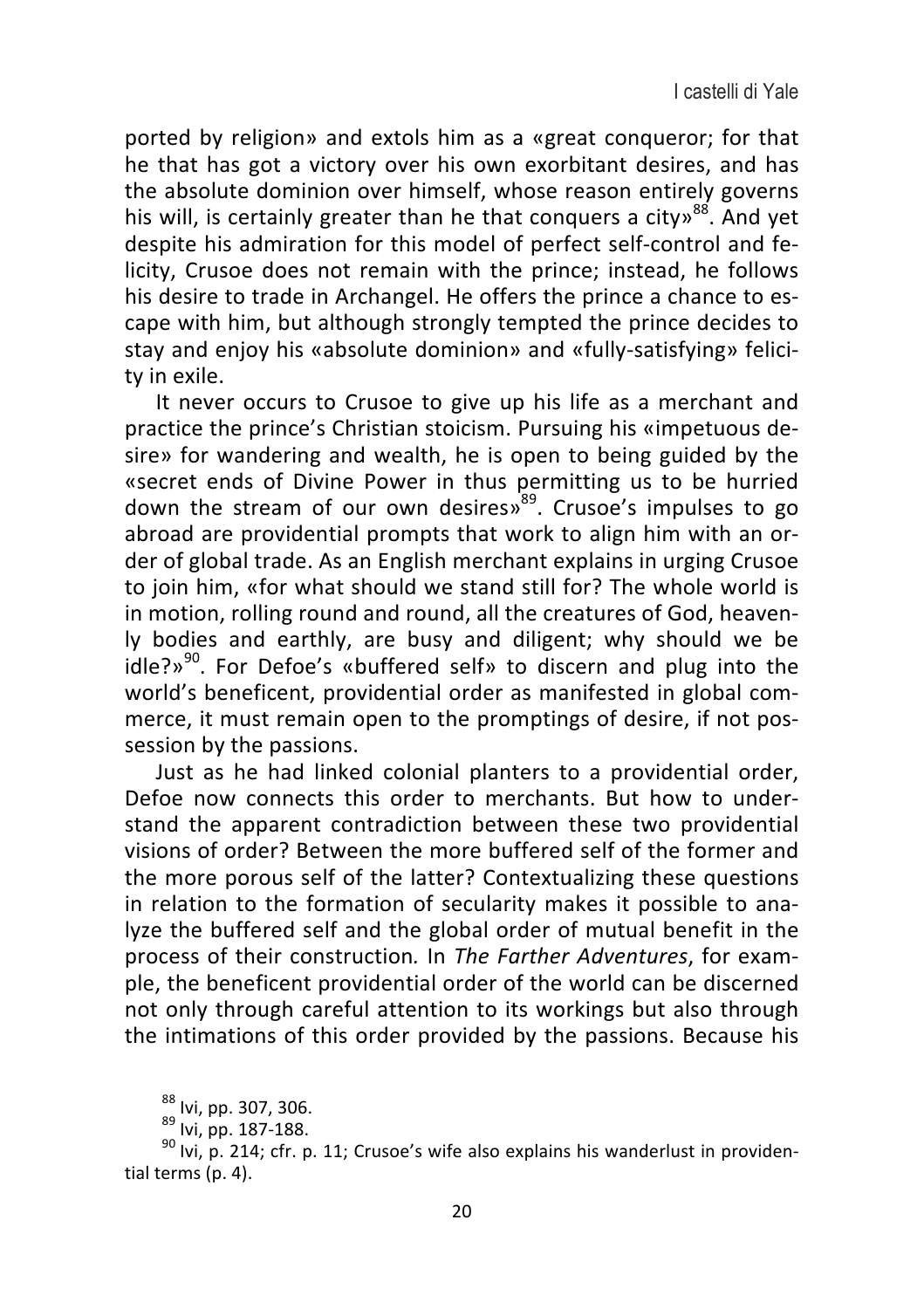world is not vet immanent. Crusoe can align himself with this order through the providential prompts of desire. More generally, approaching Enlightenment texts through secularity allows us to sidestep questions about whether works such as *Robinson Crusoe* are really "religious" or "secular" – not because religion was an inescapable part of eighteenth-century life but because such texts are working to make this distinction possible. In the process of doing so, moreover, the transformation of religion that is part of the construction of secularity can be deployed by such texts to conceive of variable forms of governance and conceptions of social order (i.e., different versions of political and ethical secularism). The Farther *Adventures*, for example, imagines religious toleration, colonialism, and global trade through the formation of secularity, particularly its generalized Protestant conception of global religion. It is through this category that the world is apprehended. It also enables the dramatic shift in the novel from the practice of colonialism on the island to Crusoe's pursuit of adventure and international trade.

This turn in the narrative is another version of the shift in England from landed to mobile property, from an aristocratic to a commercial society<sup>91</sup>. The comparison the prince makes between his banishment in Siberia and Crusoe's life on his island recalls and contrasts with Crusoe's inability to remain «a mere country gentleman» on his «little farm» in England or even a «monarch» on his island plantation $^{92}$ . While Crusoe admires the self-sufficiency of the stoic aristocrat or colonial planter, global mercantilism is a superior ethical order because of its religious cosmopolitanism (i.e., universal religious toleration, world evangelization, enrichment through trade, production of knowledge, and freedom). The transformation of the global providential order in *The Farther Adventures* is made possible by different religious narratives. Religious people can include sober and self-controlled clerics, planters, and aristocrats, but also a character like Crusoe, whose desires plunge him providentially into a «fortunate fall» that eventually leaves him spiritually redeemed,

<sup>91</sup> On this shift, vd. J.G.A. Pocock, The Machiavellian Moment: Florentine Politi*cal Thought and the Atlantic Republican Tradition*, Princeton, Princeton Univ. Pr., 1975, pp. 423-505; on Defoe's privileging of «the overseas and the urban» at the expense of the rural, vd. S. ARAVAMUDAN, *Defoe, Commerce, and Empire*, in *The Cambridge Companion to Daniel Defoe*, ed. by J. Richetti, Cambridge, Cambridge<br>Univ. Pr., 2009, pp. 45-63: p. 60.

<sup>92</sup> Deroe, *The Life and Strange Adventures of Robinson Crusoe*, cit., pp. 5-6.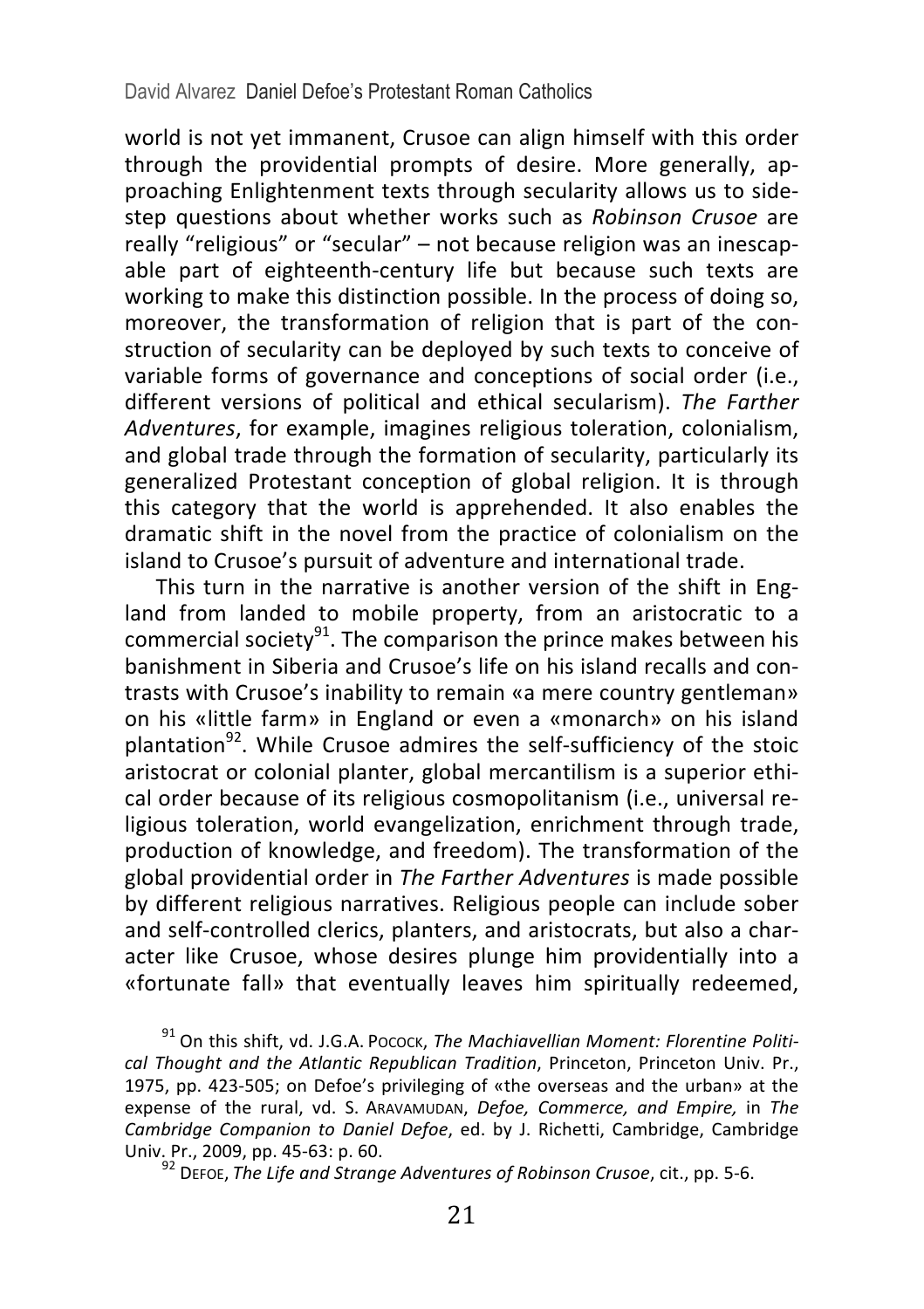emancipated from an older social order, and rich<sup>93</sup>. Religion is a capacious enough category in *The Farther Adventures* to structure Crusoe's spiritual and social transgression and redemption, as well as his shift from a colonist to a merchant.

The Russian prince himself seems to view his religious stoicism as an anachronistic, aristocratic virtue. Although he decides to stay in exile, he does not wish this for his son, and so he asks Crusoe to aid his son's escape. Crusoe agrees, and when he departs from the city. «so far out of the road of commerce», he brings the prince's son with him. The son's apprenticeship as a merchant, however, goes poorly. His aristocratic sensibility gets in the way. For example, when attacked by a large band of thieves, Crusoe urged an escape from their attackers during the night, but «the young lord, as gallant as ever fleshed showed itself, was for fighting to the last»<sup>94</sup>. The aristocratic young lord is eventually persuaded by Crusoe to give up an unrealistic sense of honor and  $-$  as «he was too wise a man to love fighting for the sake of it» – they eventually sneak to safety<sup>95</sup>. Nonetheless, in the end, the young man gives up on trade and settles at the court of Vienna. Defoe's world of merchants leaves aristocrats, stoic or otherwise, on the sidelines.

#### IV. Global Religion, Freedom, and Violence.

Crusoe gives himself over to his passions more fully when he destroys the idol Cham-Chi-Thaungu. If Crusoe's mercantilist desires can be incorporated and justified within a generalized Protestantism, in this instance his rage marks the boundary of that order. En route from China, Crusoe arrives in the «Muscovites dominions» to discover that, although the inhabitants are under Christian control, they were «mere pagans, sacrificing to idols, and worshiping the sun, moon, and stars... $v^{96}$ . When he sees them worshipping an idol, he «was moved more at their stupidity and brutish worship of a hob-

<sup>&</sup>lt;sup>93</sup> On Defoe's fiction and the «fortunate fall», vd. G. STARR, *Defoe and Casuistry,* Princeton, Princeton Univ. Pr., 1973, p. 93.

<sup>&</sup>lt;sup>94</sup> DEFOE, The Life and Strange Adventures of Robinson Crusoe, cit., p. 320. 95 *Ibidem.* 96 *Ivi* n 284.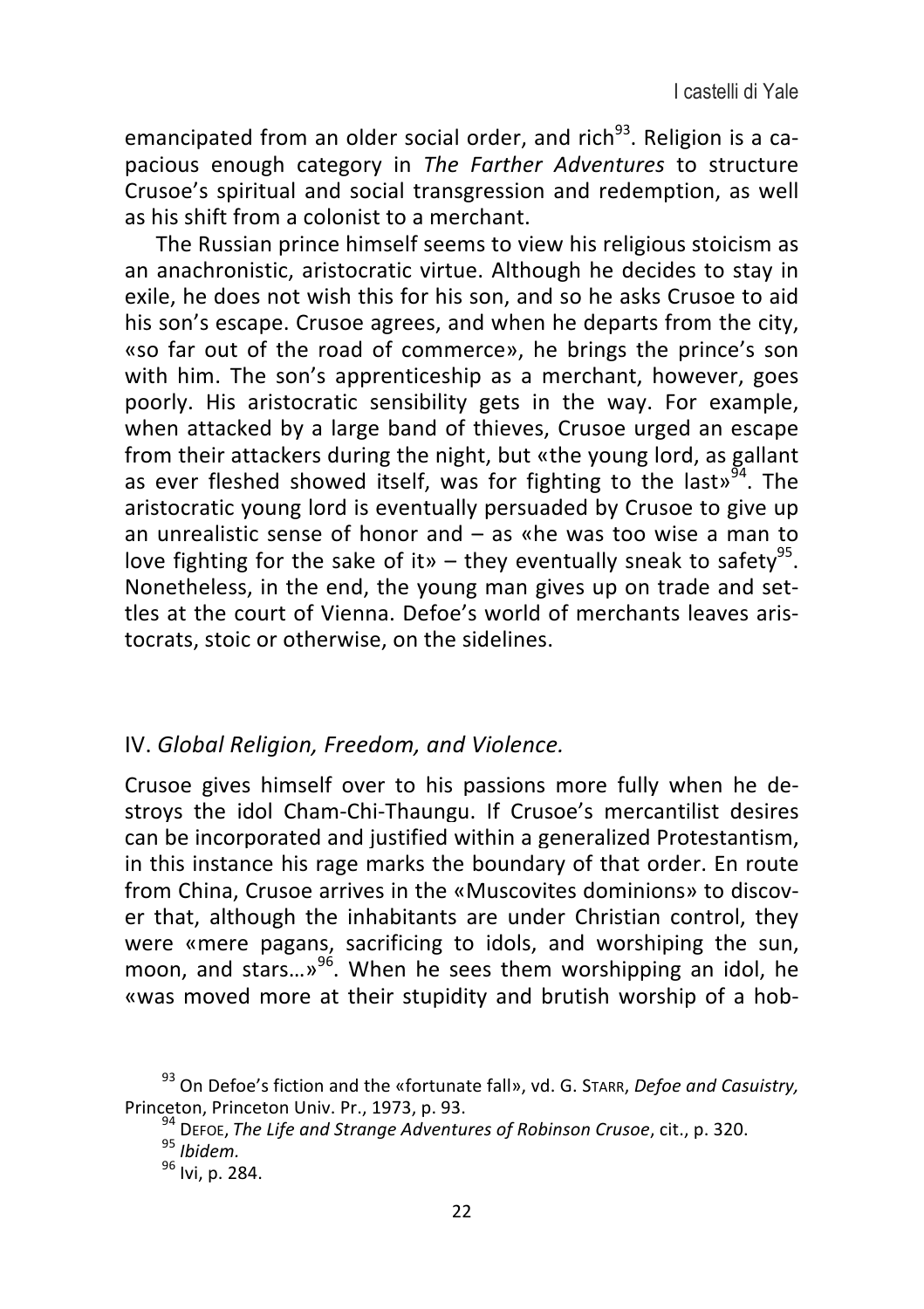goblin, than ever I was at anything in my life»<sup>97</sup>. He is astonished to see the Tartars abandoning their «reasonable soul» to worship an  $\text{idol}^{98}$ . In their ignorance, moreover, they have surrendered their agency to what they themselves have made. Crusoe finds this sight «impossible», and immediately acts to make it so by attacking the idol: «All my admiration turned to rage: and I rode up to the image [...] and with my sword cut the bonnet that was on its head»<sup>99</sup>. By first destroying the idol's «Great Tartar bonnet», Crusoe acts to separate the Tartars from their identification with it<sup>100</sup>. The result, however, is «a most hideous outcry and howling» from «two or three hundred people», and so Crusoe retreats<sup>101</sup>. But he immediately begins plotting a way to destroy the «monstrous idol», and returns with two Scots a few nights later to stuff its «eves, ears, and mouth full of gunpowder». Crusoe then sets fire to the idol and blows up it up in front of some of its worshipers, «till we saw it burn into a mere block or  $\log$  of wood»<sup>102</sup>.

This episode suggests limits to Crusoe's religious tolerance and charity and seems to contradict his earlier practice. Scholars have found it difficult to account for this abrupt change. Contextualizing Crusoe in relation to China's economic dominance during this period, Robert Markley argues that after leaving his island Crusoe is immersed in Asian «networks of communication and credit» that threaten his national and religious identity. The destruction of the idol enables Defoe to double-down on this identity through the «Protestant revenge fantasy» of destroying an Asian idol<sup>103</sup>. Leah Orr has argued similarly that The Farther Adventures tracks Crusoe's difficulty with «maintaining the position of absolute faith when confronted with real-world problems»<sup>104</sup>. Crusoe thus acts violently towards pagans because of his growing uncertainty about his Christian faith.

<sup>97</sup> Ivi, p. 285.<br><sup>98</sup> Ivi, p. 286.<br><sup>99</sup> *Ibidem.*<br><sup>100</sup> Ivi, p. 285.<br><sup>101</sup> Ivi, p. 292.<br><sup>102</sup> Ivi, p. 292.<br><sup>102</sup> R. MARKLEY, *The Far East and the English Imagination* 1600-1720, Cambridge,

Cambridge Univ. Pr., 2006, pp. 179, 204.<br><sup>104</sup> L. Orr, *Providence and Religion in the Crusoe Trilogy*, «Eighteenth-Century

Life», 38, 2014, 2, pp. 1-27: p. 22. Hans Turley argues the opposite: Crusoe becomes a religious fanatic to gain «a sense of identity» because he «has no island, no fami-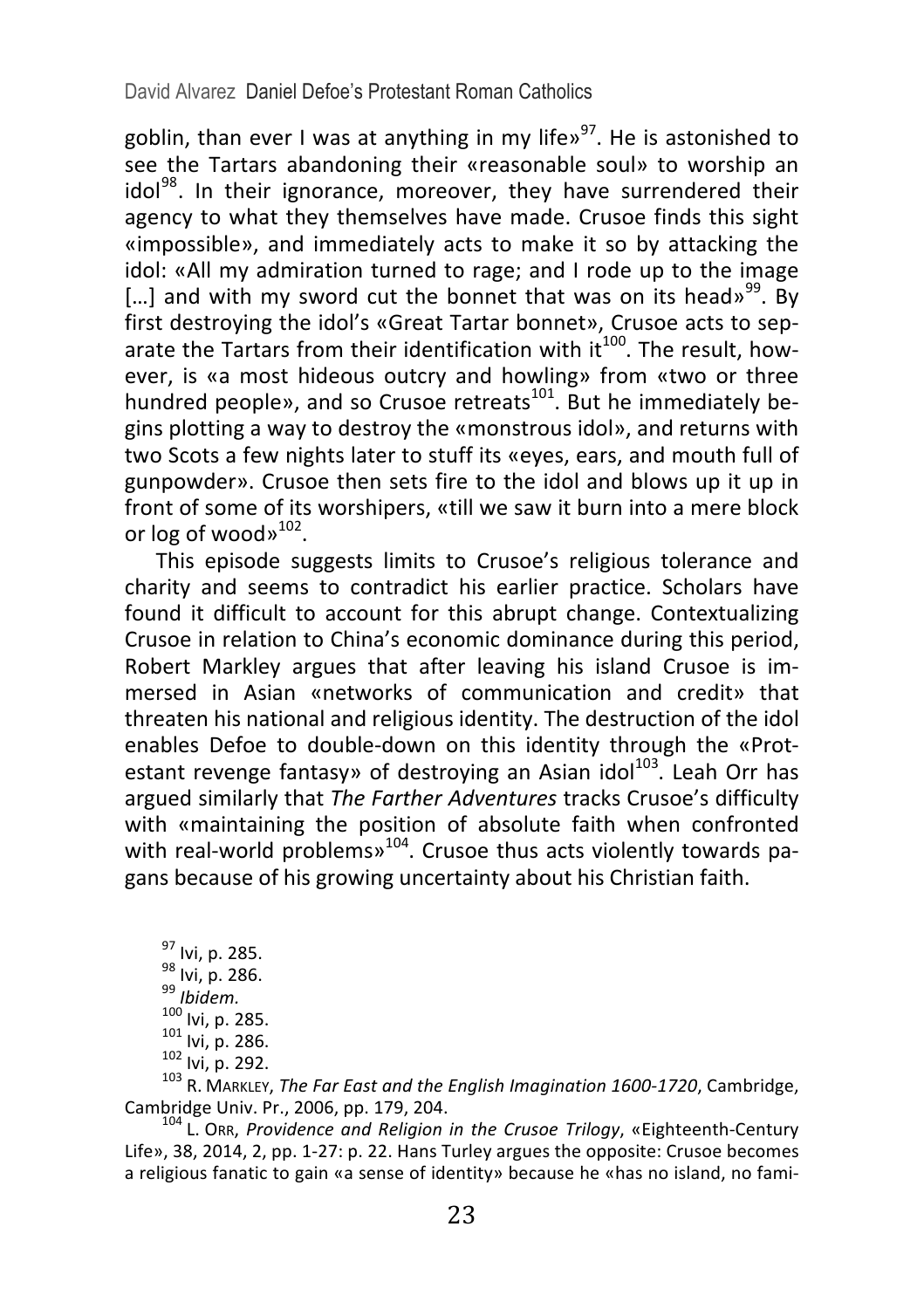But Crusoe's rage seems less inspired by anxieties about his religious identity than by the desire to emancipate pagans from their radical ignorance about true religion. Moreover, the pagan ritualists do not fit within the novel's Protestant background understanding of religion as doctrine and opinion. Since this conception of religion enables the practice of toleration, their idolatry is not amenable to tolerance achieved through religion as belief. The pagan Tartars, therefore, cannot be tolerated $1^{05}$ . In other words, unlike the "Papist" priest and the colonial Spaniards, the idol-worshippers are too Catholic to be Protestant. The Crusoe who proclaimed on his island that «I allow'd Liberty of Conscience throughout my Dominions» does not differ from the Crusoe who violently attacks the idol. Rebuking the pagan idolaters through Protestant criticisms of Roman Catholicism, Crusoe views them as improper and anachronistic religious subjects $106$ .

Crusoe is willing to die as a martyr to emancipate these pagans from their thrall to fetishism and to bring them into a modern understanding of religion<sup>107</sup>. His ability to evangelize, however, is limited. Significantly, if «true religion is naturally communicative», Crusoe has difficulties conversing with the Tartars about it or anything else. For example, he proposes to leave a note explaining the «reasons and causes in writing, in their own language» for the destruction of the idol, but he learns that they are illiterate: «there is not a man in five nations of them that know anything of a letter, or how to read a word in any language, or in their own». This augurs poorly for their eventual Protestantism. In the end, Crusoe hopes that his violence will reveal to them their inhuman brutishness: «Nature may draw inferences from [the act of destroying the idol] to them, to let them see how brutish they are to worship such horrid

ly, no friends, no Friday». Vd. H. TURLEY, *The Sublimation of Desire to Apocalyptic* Passion in Defoe's Crusoe Trilogy, in Imperial Desire: Dissident Sexualities and Colo*nial Literature,* ed. by P. Holden and R. Ruppel, Minneapolis, Univ. of Minnesota Pr., pp. 3-20: p. 15.

105 Cooney notes the «Protestant bias of [Crusoe's] neutrality towards religions» in the first volume when Crusoe decides to kill the cannibals (Robinson Crusoe's "Liberty of Conscience", cit., p. 207.<br><sup>106</sup> On the connection between modernity and Protestant criticisms of fetish-

ism, vd. J.W. KEANE, *Christian Moderns: Freedom and Fetish in the Mission Encoun-*<br>ter, Berkeley, Univ. of California Pr., 2007: pp. 6-7, 37-51.

*ter*, Berkeley, *State Life and Strange Adventures of Robinson Crusoe*, cit., p. 288.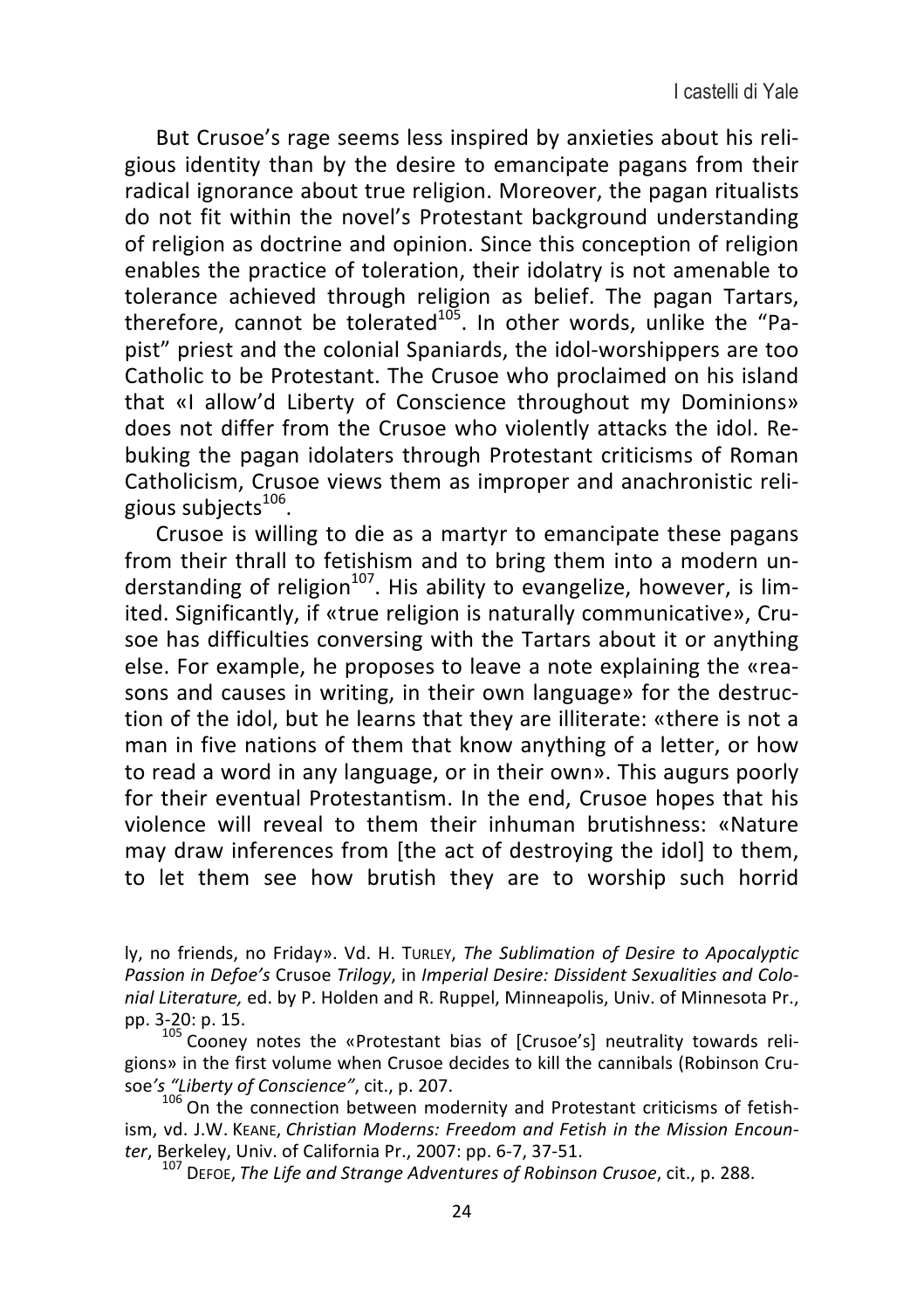things $v^{108}$ . Unlike Crusoe's near preternatural language abilities in his first encounter with Friday, his communication with the pagans is restricted to their howls and his violence. Represented as unable to converse about their religion in terms of opinion, the pagan idolaters are placed outside the bounds of tolerance and the universal religion that supports cosmopolitanism in Defoe's text. Nonetheless, although he cannot communicate with them through words, he seeks to converse through an explosion.

Indeed, Crusoe sees his violence as a promise of their freedom. Since idol worship is dehumanizing, he understands his destruction of Cham-Chi-Thaungu as an act of emancipation. Prostrating themselves to «a mere imaginary object dressed up by themselves, and made terrible to themselves by their own contrivance», they have displaced their agency to a «frightful nothing». The idol is described as having

a head certainly not so much resembling any creature that the world ever saw; ears as big as goat's horns, and as high; eyes as big as a crown-piece; a nose like a crooked ram's horn; and a mouth extended four-cornered, like that of a lion, with horrible teeth, hooked like a parrots underbill... [I]t's upper garment was of sheepskins, with the wool outward; a great Tartar bonnet on the head, with two horns growing through it; it was about eight feet high, yet had not feet or legs, or any other proportion of parts $^{109}$ .

This description of the idol as an incoherent image made up primarily of beasts reflects the dehumanization of its worshippers. In addition, they become what they worship, appearing to Crusoe as «all logs of wood, like their idol, and at first [I] really thought they had been so $v^{110}$ . The idol and its worship thus signify and produce the pagans' loss of agency and humanity. Crusoe's rage can be understood as an urgent attempt to liberate them from their selfoppression, to emancipate them through a violence that is justified by the need to jumpstart their religious enlightenment: destroying «that senseless log of an idol» is an effort on Crusoe's part to awaken these pagans' to their freedom and humanity as proper religious subjects<sup>111</sup>. Accordingly, his violence is a gift to the villagers, since it

<sup>108</sup> Ivi, p. 287.<br><sup>109</sup> Ivi, pp. 284-285.<br><sup>110</sup> Ivi, p. 285.<br><sup>111</sup> *Ibidem.*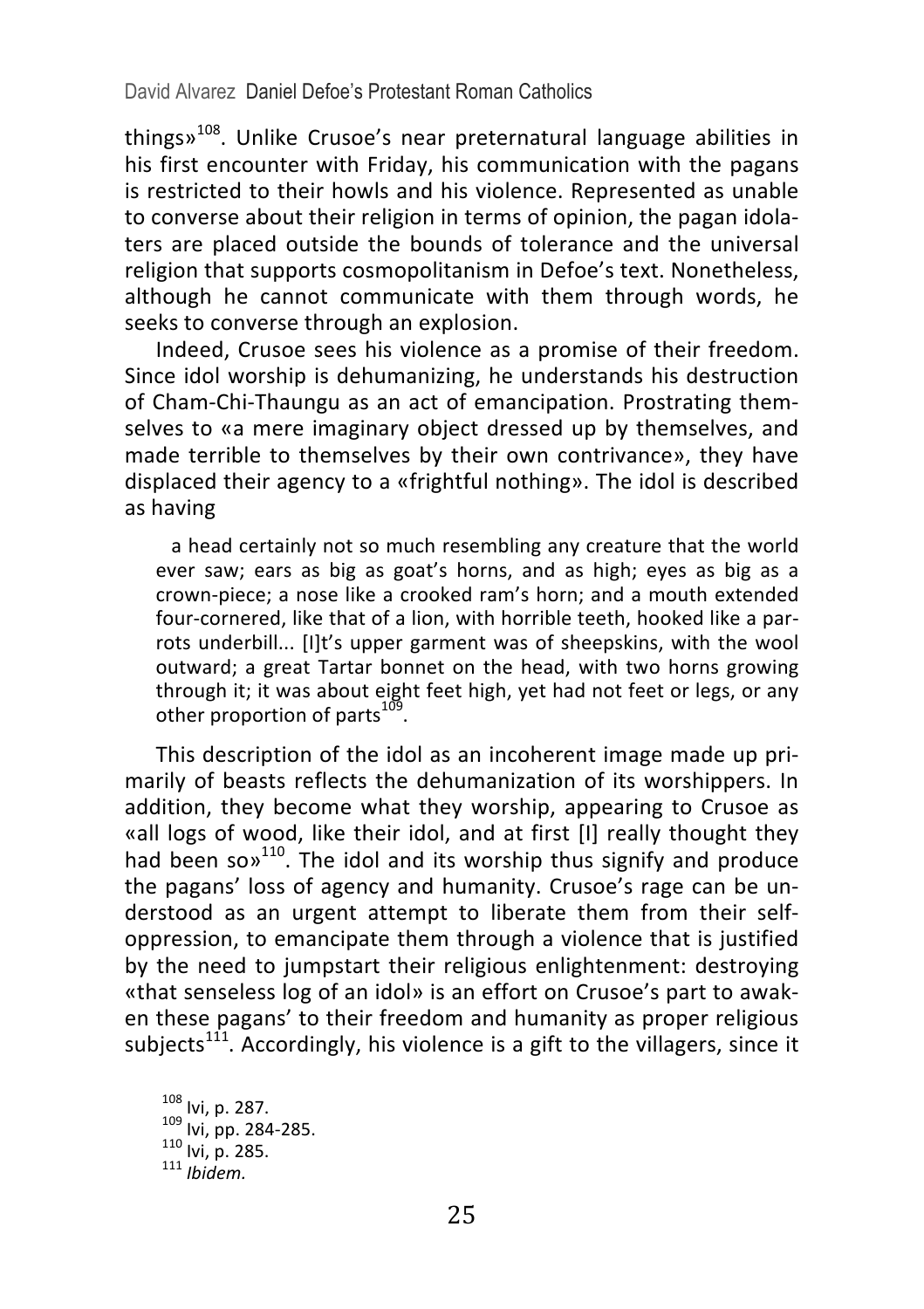opens up the possibility of their treating religion in Protestant terms as personal belief and choice.

If Crusoe elsewhere in this novel is opposed to rage and strong passions in general, here he gives full voice to murderous rage. After hearing that a «poor Russian» who had similarly attacked the idol was placed on top of it, stripped naked, «shot with as many arrows [...] as would stick over his whole body», and was then burnt «as a sacrifice to the idol». Crusoe cites an earlier episode of a rage-driven massacre of natives in Madagascar in which «man, woman, and child» were killed for «their murdering one of our men». He urges, «we ought to do so to this village»<sup>112</sup>. Crusoe had earlier strongly denounced this slaughter as madness, and after one of the Scots explains that the Tartars who had killed the Russian were not the same as those whom he had just encountered, Crusoe decides instead to punish the idol as the cause of the Russian's death. The justification for incommensurable vengeance upon the Tartars due to the death of a Christian European (compare Crusoe's decision to kill the cannibals in the first volume when «an *European* is threatened») is redirected to the symbolic destruction of the religion that motivated the Tartars' violence<sup>113</sup>.

It is not only violence, however, that links Crusoe to the pagans  $$ despite his more modern religiosity. In Defoe's description of the idol, all the similes compare its appearance to various animals, but one of these similes is not like the other, one of them just doesn't belong. In describing the idol's eyes as «big as a crown-piece», Crusoe links pagan fetishism to modern commodity fetishism, to money. In the eyes of the idol, Crusoe sees some of the idol in himself. The novel recognizes Crusoe's own fetishism, his own impulsive and uncontrollable pursuit of trade and crown-pieces. The shared fetishism and propensity to violence that Crusoe shares with the Tartars undercuts the novel's efforts to construct a progressive narrative of modernity in which a global Protestant form of religion enables religious toleration, self-control, and a beneficent global order; it undercuts Defoe's particular political configuration of secularity. Analyzing Defoe's text through the formation of secularity and the development of a modern, global definition of religion highlights how religion is not modernity's "other" but a constitutive element of it.

<sup>112</sup> Ivi, pp. 288-289.<br><sup>113</sup> Deroe, Robinson Crusoe. An Authoritative Text, Contexts, Criticism, cit., p. 168.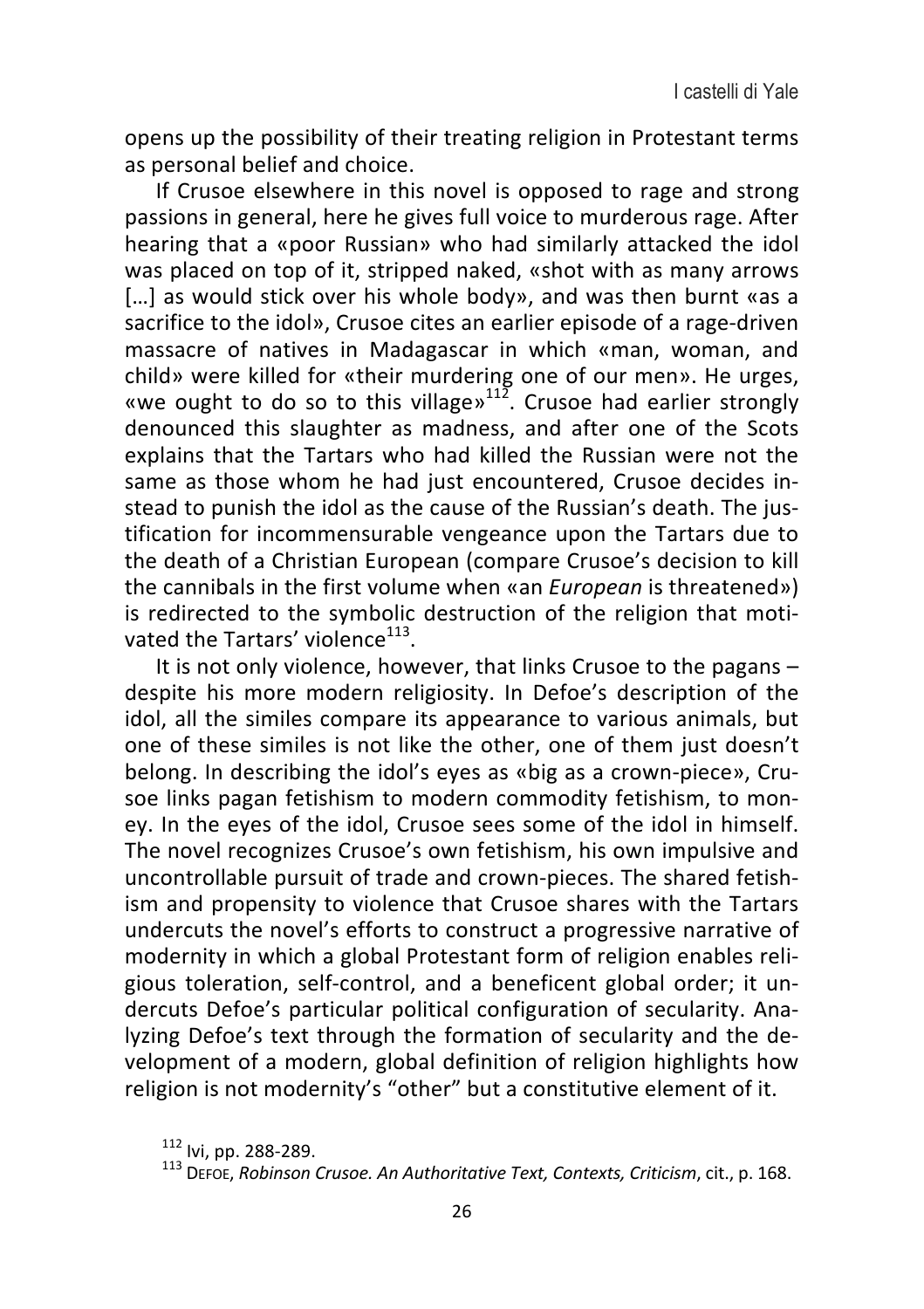#### V. *Global Enlightenment Religion: Modernity and Violence*.

Instead of considering Crusoe's violent destruction of the pagan idol as religiously motivated by «residual notions of holy war and the extermination of Islam and the heathen», it is better understood as an example of a modern effort to promote a universal understanding of religion that valorizes autonomy and a providential order of globalization<sup>114</sup>. Defoe is not looking back but looking forward. The violence against the pagan Tartars that Defoe imagines as justified should not be seen as the result of a vestigial religion that an enlightened, tolerant modernity has moved past. Rather, such violence should be analyzed as part of the development of a normative secular religiosity, a particular political permutation of the formation of Enlightenment secularity. Defoe's *Farther Adventures* thus anticipates Mahmood's suggestion that

one might go as far as to say that the political solution secularism offers consists not so much in "avoiding religious strife" but in making sure those religious life-forms that are deemed incompatible with a secular-political ethos are made provisional, if not extinct. Such a strategy may well lead to more, rather than less, religious strife<sup>115</sup>.

In foregrounding the interconnectedness between the secular and the religious, this essay follows Jürgen Habermas' «problematizing intention of enlightening secular thought concerning the Enlightenment's blinkered secularistic self-understanding»<sup>116</sup>. This goal of a more self-reflexive awareness of the historical contributions of "religion" to the formation of the secular, moreover, should also heighten our awareness of the dangers of globalizing a normative secular religiosity<sup>117</sup>. Defoe's effort to imagine Lockean toleration globally, for example, reveals its limits because its practice depends on understanding religion in terms of belief and autonomy. Since it relies on a Protestant background understanding of religion to work, Lockean toleration necessarily draws a line between proper religious subjects that can be tolerated and those that cannot be. One may

<sup>114</sup> ARAVAMUDAN, *Defoe, Commerce, and Empire*, cit., p. 62.<br><sup>115</sup> MAHMOOD, *Secularism, Hermeneutics, and Empire*, cit., p. 328.<br><sup>116</sup> J. HABERMAS, *Reply to my Critics*, in *Habermas and Religion*, ed. by C. Calhoun, E

 $^{117}$  It is worth remembering that revisionist scholarship on secularism began in India as a postcolonial pushback against its assumed universality. Vd. Secularism and Its Critics, ed. by R. Bhargava, New Delhi, Oxford Univ. Pr., 1998.